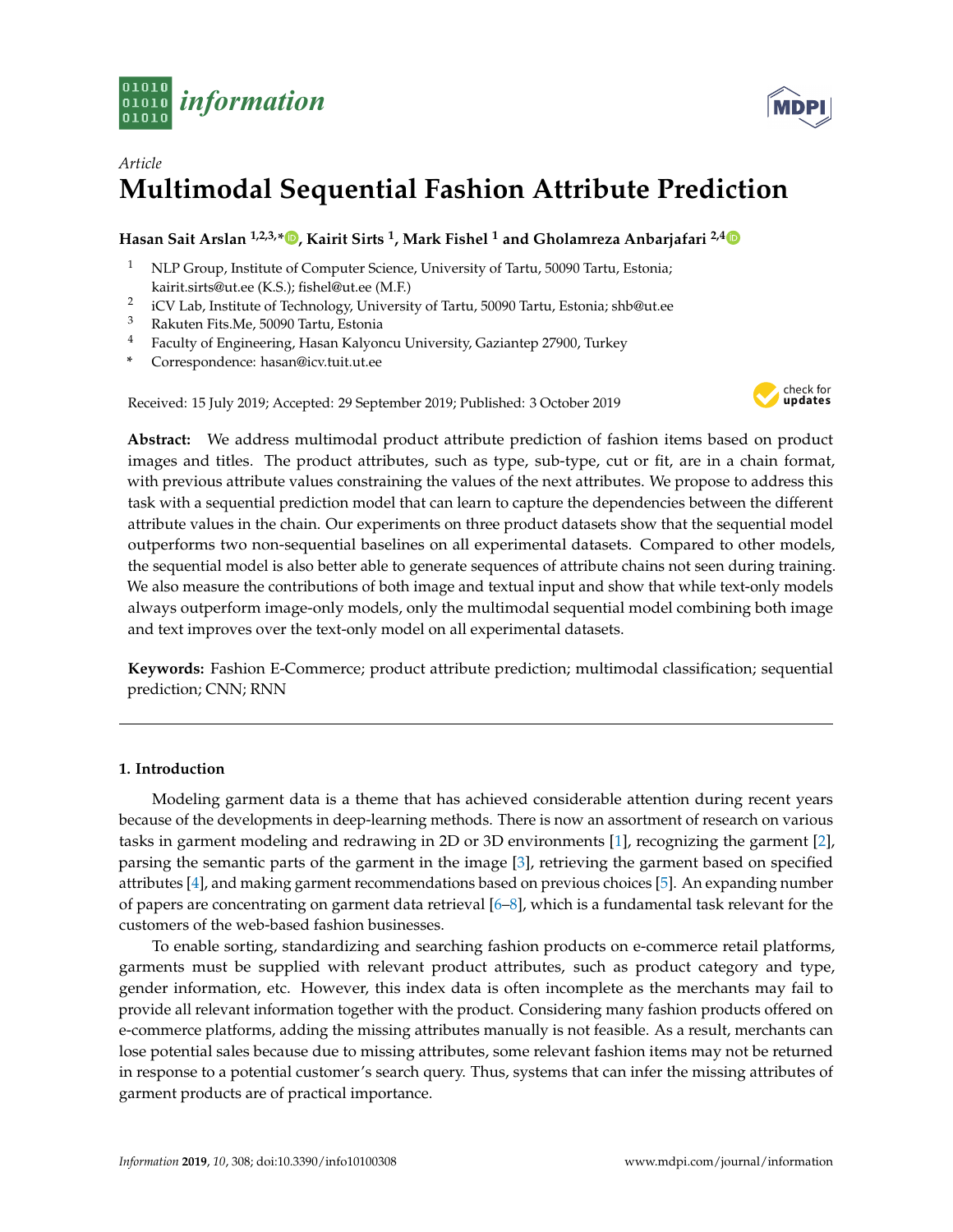Several pieces of information, such as images and textual descriptions, are typically available for fashion items sold on e-commerce platforms and this data can be used to extract missing attribute information. Consider an example in Figure [1](#page-1-0) that shows a preview of an item search form of T-shirts and Tank Tops on Rakuten.com, a Japanese e-commerce company similar to Amazon.com. For each product the page shows an image and a title that potentially contain information about the item's missing attributes. For instance, the values of the attributes highlighted in the upper right part of Figure [1,](#page-1-0) such as *American Casual* (Fashion Taste), *Short Sleeves* (Sleeve Length), and *Medium* (Clothing Length) can be inferred from such multimodal data.

Extracting missing attributes from the textual and image data of fashion products is challenging in several respects. Product images contain visual features of several attributes (for instance, the Sleeve Length is short and the Fashion Taste is American Casual) and the system must learn to distinguish between visual features characterizing these different attributes. The textual data comprises unstructured image titles or product descriptions that may or may not contain relevant attribute information. The system must be able to analyze unstructured textual data and make proper inferences based on it.

<span id="page-1-0"></span>

**Figure 1.** Snapshot of a T-shirt search page taken from [Rakuten.com.](Rakuten.com)

Most previous approaches have addressed the attribute extraction as a multitask classification problem where the values of different attributes are predicted independently of each other [\[9](#page-19-7)[–11\]](#page-19-8). While such an independence assumption is justified for certain attribute categories, it provides the system too many degrees of freedom in other cases. For instance, the value of the attribute of the product type constrains the set of possible values for the product sub-type attribute: if the product type attribute value is *Top*, then *T-shirt* would be a legal value for the sub-type attribute while *Skirt* would be not as skirts do not belong to the type of *Top* garment.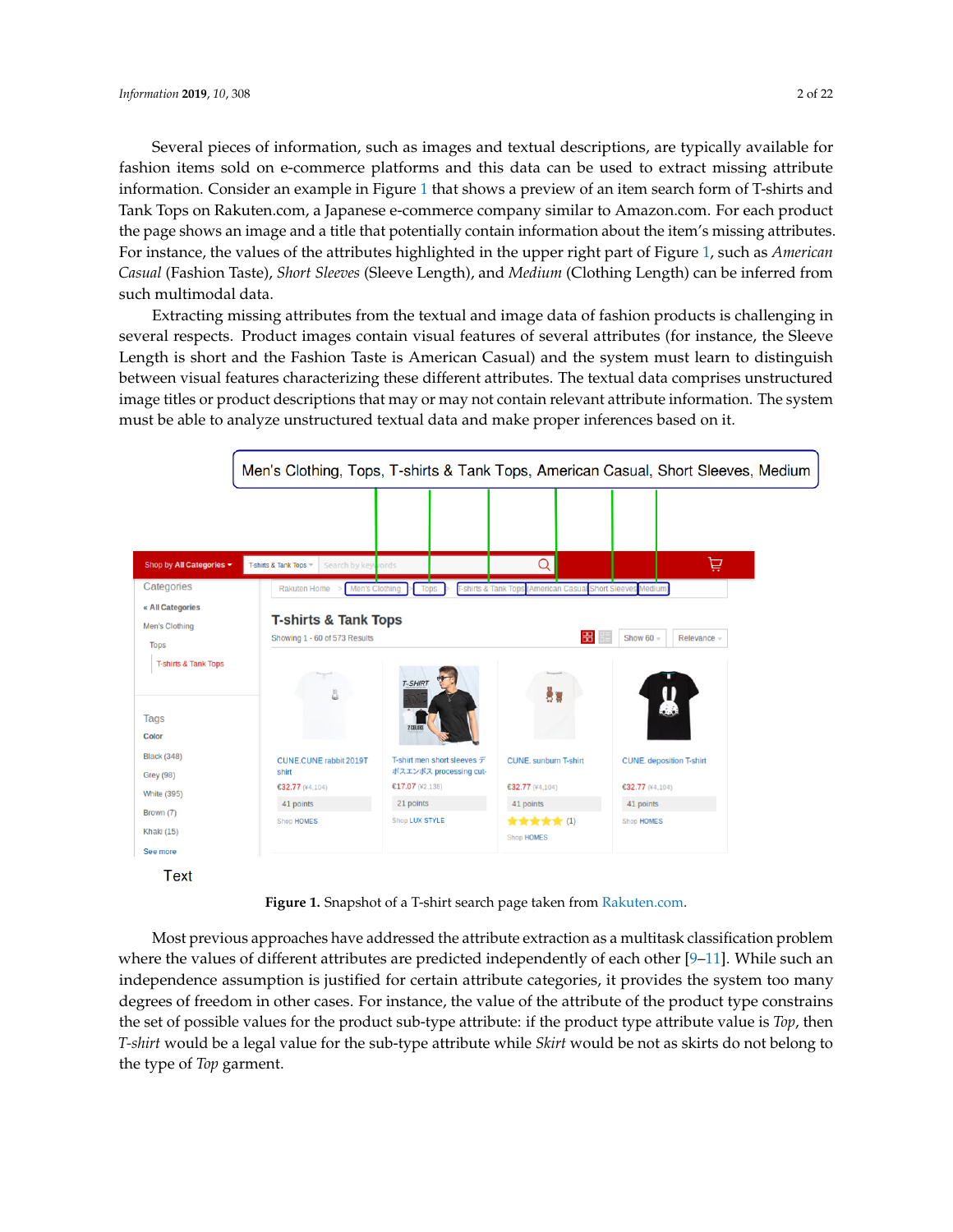This observation suggests that if the available attributes are organized in a tree-like structure, where the value of each previous node constrains the possible values in the next branch of the tree, attribute prediction can be formulated as a sequential prediction problem where the value of each next attribute is dependent on the values of the previously predicted attributes. While previous work has explored sequential product attribute prediction based on textual data [\[12](#page-19-9)[,13\]](#page-19-10), we are not aware of such work on multimodal input. Also, neither of these previous works compared the sequential prediction with the multitask formulation.

In this paper, we propose to formulate the multimodal product attribute prediction as a sequential prediction problem to enable the model to learn to capture the dependencies between different attribute values. We compare our model to three different non-sequential task formulations. The following list summarizes all models:

- (1) **MultiClass Prediction:** This is a simple baseline where the values of all attributes of an item are concatenated and predicted as a single united label. This formulation is suitable when the number of different attribute value combinations is not too large; however, it does not allow prediction of value combinations that were not seen during training.
- (2) **MultiLabel Prediction:** Here the problem is formalized as a multilabel classification task where the value of each attribute is considered to be a different label and thus, each input instance is assigned multiple labels. We experiment with several multilabel models, starting with a simple binary model and including several multiclass multilabel models similar to the multitask models used in previous work [\[9](#page-19-7)[–11\]](#page-19-8).
	- (a) **Binary MultiLabel Prediction:** This is the most basic multilabel baseline where the model predicts the presence or absence of each attribute value.
	- (b) **MultiTask Prediction:** This is the multiclass multilabel model that adopts a multiclass classifier for predicting one value for each attribute.
	- (c) **Attentive MultiTask Prediction:** This is the multitask model with an attention component between the image, text and each label.
	- (d) **Self-Attentive MultiTask Prediction:** This is the attentive multitask model with an additional self-attention component between the multiclass attribute classifiers.
- (3) **Sequential Prediction:** This formulation predicts each attribute value in sequence and each next prediction is conditioned on the previously predicted attribute values. We hypothesize that this formulation is the best in cases where the attribute categories are organized into a tree-like structure. According to our knowledge, while the sequential prediction approach is not novel in the attribute prediction domain [\[12,](#page-19-9)[13\]](#page-19-10), the multimodal sequential prediction has not been explored before.

We tested our models on three multimodal datasets, containing both image and text:

- 1. Rakuten dataset, which is an in-house proprietary dataset obtained from [Rakuten.com,](Rakuten.com)
- 2. Kaggle Fashion-Product-Images Dataset, where each product item is supplied with the image, title, and several attribute values of the product, and
- 3. Amazon Product Dataset, which includes Amazon product metadata, such as titles, descriptions, category information, price, brand, image URLs and image features belonging to product data profiles.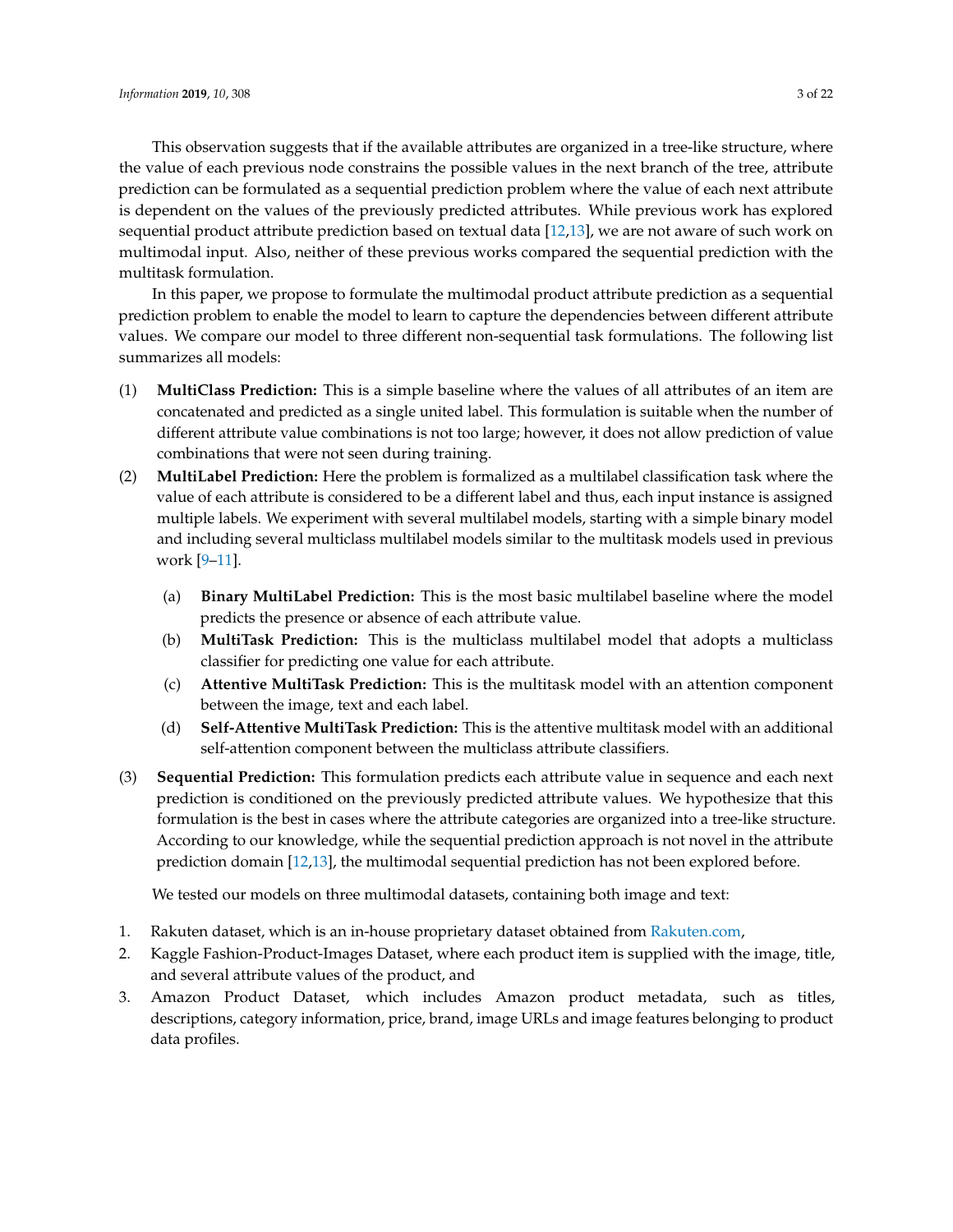For encoding the data, we use the CNN-based Resnet-50 [\[14\]](#page-19-11) architecture for product images, and RNN-based RNMT+ model [\[15\]](#page-19-12) for textual data. We use this encoder in combination with all output prediction approaches on our experimental datasets. In Rakuten and Kaggle datasets, the attributes are organized in a chain-like structure and thus we expect the sequential modeling to perform best on those two datasets. For the Amazon dataset, we do not know the category structure of the attribute chains and thus on that dataset, we can only apply the MultiClass and the Sequential prediction approaches. On all datasets, we expect Sequential and MultiLabel approaches to outperform the MultiClass model.

Our contributions in this paper are:

- (1) We propose the sequential modeling approach for multimodal fashion attribute prediction and show that it outperforms other methods on datasets where the product attributes are organized in a tree-like structure. You can find the source code for reproducing our experiments at <https://github.com/saitarslanboun/MultimodalSequential>
- (2) Besides multimodal models, we also experiment with text-only and image-only models and show that while text-only models always outperform image-only predictions, only the sequential model always benefits from multimodal input.
- (3) We perform extensive experiments in real-life datasets to demonstrate the sequential model's efficacy and show that it is also better than the multilabel models in predicting novel attribute chains.

# **2. Related Work**

All our models are multimodal deep-learning classification models and there is quite a lot of research in this area [\[16–](#page-19-13)[19\]](#page-19-14). Here we focus our review of recent work on category/attribute extraction in the e-commerce/fashion domain using both multimodal and only image or only text input.

#### *2.1. Attribute Prediction Based on Multimodal Data*

There is little previous work on multimodal attribute extraction for commercial products and none of them has explored sequential modeling of attribute value chains. Cardoso et al. [\[9\]](#page-19-7) predict attribute values for fashion products using both product images and textual information as input on a dataset driven from the ASOS e-commerce marketplace. They encode both image and with CNNs and predict the value of each attribute independently of each other conditioned on the same input text and image representation, similar to the multitask approach also used in our presented work. However, whereas we predict the values of all attributes of a product item together, which to some extent enables the multitask model to learn the dependencies between different attribute values, they only learn one attribute of each product item at one time, thus diminishing the advantages of the multitask model in capturing the dependencies between different attribute values. Also Logan et al. [\[10\]](#page-19-15) use a multitask model, predicting the values of several attributes of generic commercial products on a multimodal dataset. Similar to Cardoso et al. [\[9\]](#page-19-7), they also only predict a single attribute value for each product item at a time. They use an additional input called "query" to encode the category of the predicted attribute that is used to guide the model to predict only those values relevant to that category. Both images, text, and queries are encoded with CNNs, and they are fused in a fusion layer. They experiment with two different fusion techniques; the first technique just concatenates the three encoded representations, and the second technique uses a special gating mechanism.

Zahavy et al. [\[20\]](#page-20-0) focus on fusing the representations of multimodal inputs for the category prediction on a general-domain commercial product dataset derived from the Walmart.com e-commerce website. Both image and text are encoded with CNN, and their representations are fused to predict the value of the product category in a multiclass setting. They experiment with two different fusion techniques: feature-level fusion and decision-level fusion. The feature-level fusion is based on end-to-end training,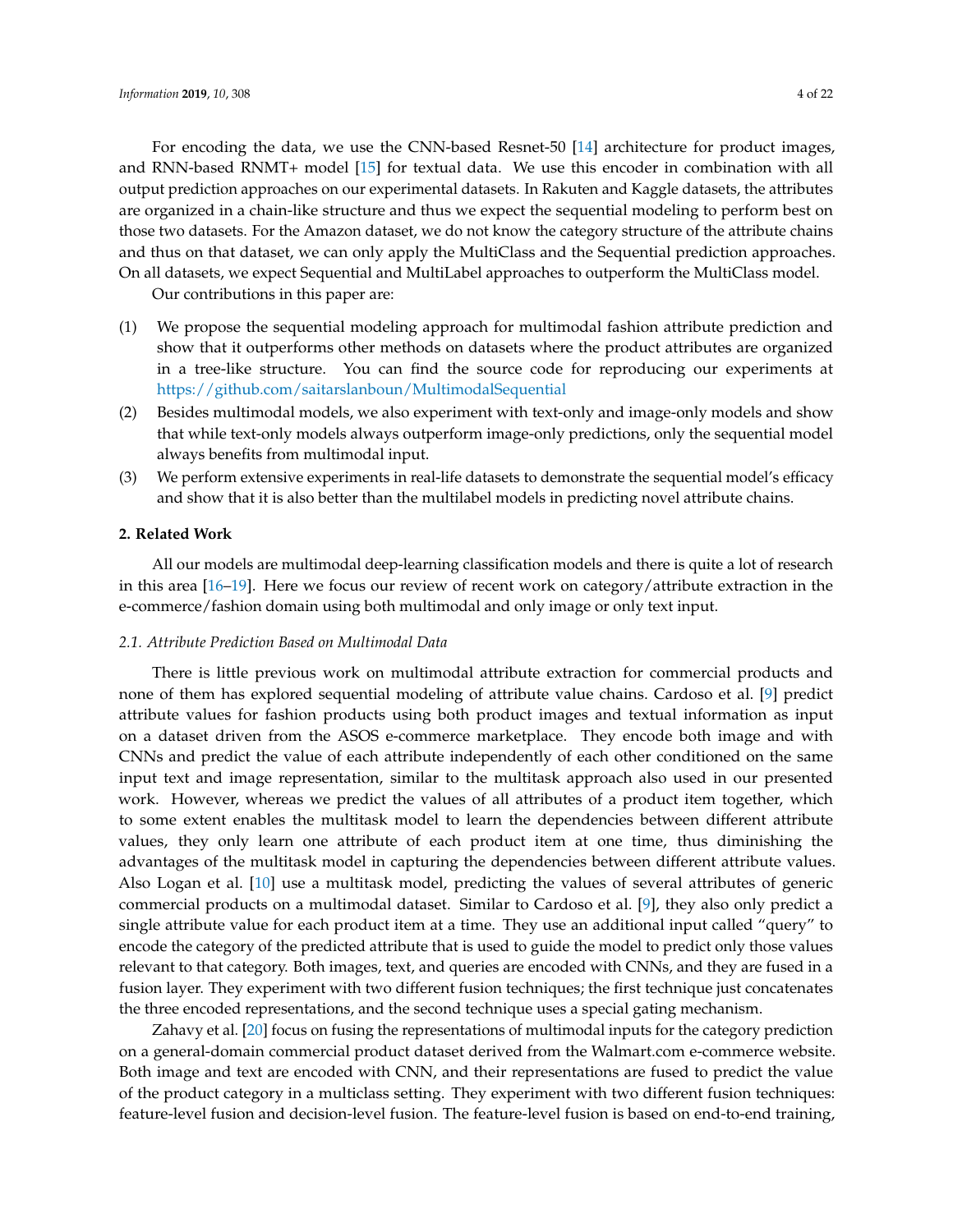where the output representation vectors from image CNN and text CNN are ensembled for the subsequent prediction. In the decision-level fusion, the image and text models are trained separately, and their predictions are fed through a policy layer which decides between image CNN and text CNN prediction.

#### *2.2. Attribute Prediction for Fashion Based on Image Data*

Inspired by the recent popularity of CNN-based deep-learning methods for image processing, there have been several approaches proposed for a fashion product classification and attribute prediction based on image data. Chen et al. [\[21\]](#page-20-1) predict attribute values for fashion products on an image dataset derived from the Taobao e-commerce marketplace. They encode images with a CNN with spatial attention and predict the value of each attribute independent of each other, conditioned on the same input image representation. This is similar to the multitask approach used in our work. Schindler et al. [\[22\]](#page-20-2) predict the product category of fashion images using a multiclass model. Their dataset is derived from online e-commerce companies such as Asos-EU, Farfetch or Zalando. They analyzed five different CNN architectures pretrained with ImageNet [\[23\]](#page-20-3).

Liu et al. [\[24\]](#page-20-4) introduced the DeepFashion dataset with the FashionNet model, which learns fashion features for general usage in the fashion domain. Several subsequent works have used this dataset to train models for various fashion-related prediction tasks. For example, Li et al. [\[25\]](#page-20-5) perform clothing classification using the multiclass approach. They make use of CNN, HOG [\[26\]](#page-20-6) and color histograms to learn garment classification from different image representations. Li et al. [\[11\]](#page-19-8) predict product categories and attributes. They use multiclass learning for category prediction and a binary multilabel model to predict multiple attributes for an item.

# *2.3. Product Categorization Based on Text*

Hiramatsu and Wakabayashi [\[12\]](#page-19-9) and Li et al. [\[13\]](#page-19-10) experimented with the encoder-decoder network to predict attribute chains on a dataset sampled from the Rakuten.com product catalog. Their work is very similar to us as they also predict the values of attributes sequentially. However, whereas our work leverages multimodal data, their dataset only contains text. Also, neither of those works compare to the neural multitask baseline as we do in this work. Hiramatsu and Wakabayashi [\[12\]](#page-19-9) compare their sequential model to a multiclass Random Forest baseline, while Li et al. [\[13\]](#page-19-10) only experiment with sequential models. On the same dataset Lin et al. [\[27\]](#page-20-7) proposes various other methods for predicting product attribute chains.

Krishnan and Amarthaluri [\[28\]](#page-20-8) compare CNN and RNN encoders for categorizing products on a textual dataset driven from Walmart's e-commerce marketplace, where each product data includes both structured product features as well as unstructured textual information. OpenTag [\[29\]](#page-20-9) casts the problem of attribute prediction as a sequence tagging task, using an end-to-end neural model comprising a bidirectional LSTM, CRF and an attention mechanism for extracting attribute values from the textual data of item profiles such as title and description. The advantage of this approach is that the set of attribute values does not have to be fixed in advance and the model can predict new attribute values that it has never observed during training, allowing also multi-word attribute values and multiple attributes per item if appropriate. The downside lies in the assumption that the relevant attribute values have to be explicitly represented in the text. Hsieh et al. [\[30\]](#page-20-10) use a more traditional K-means clustering method for generating product hierarchies based on text encoded with word embeddings.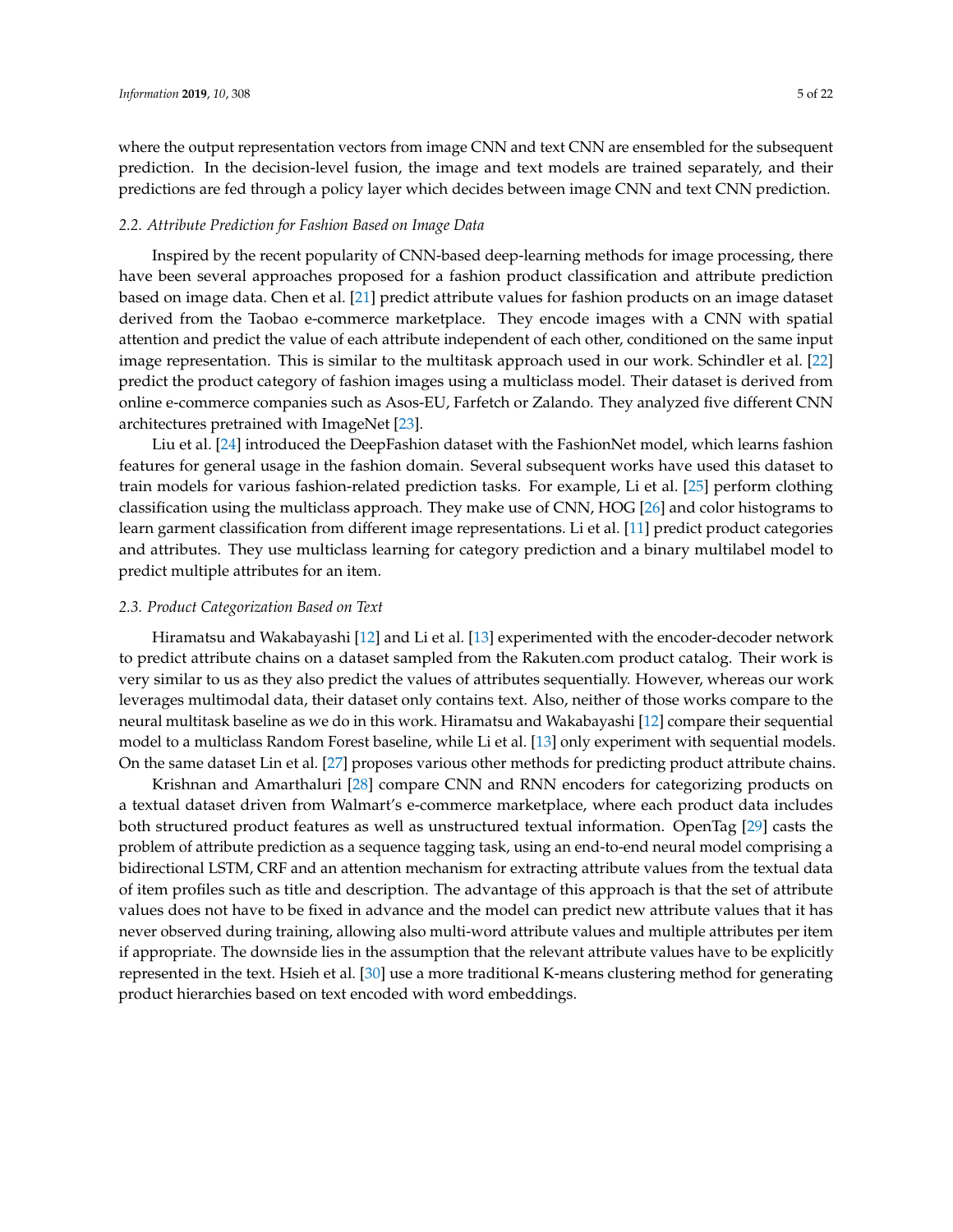#### *2.4. Fashion Product Categorization Using Noisy Data or Transfer Learning*

Several works have tackled the problem of fashion product categorization using semi-supervised learning techniques or noisy data. For example, Inoue et al. [\[31\]](#page-20-11) predict attribute values for fashion images on the Fashion550k dataset where only a subset of the database is human-verified. Their proposed model learns to clean the noisy labels while simultaneously also predicting the attributes.

Dong et al. [\[32\]](#page-20-12) classify unconstrained images taken from Google street views using a two-level transfer learning method. The first level is a multitask learning model trained on images from the X-Domain benchmark dataset [\[33\]](#page-20-13). On the second level, they fine-tune the trained model for learning the street-view images. They perform transfer learning by matching each garment on street-view images with an equivalent garment from the X-Domain dataset.

Corbiere et al. [\[8\]](#page-19-6) proposed an unsupervised method for garment category prediction using a dataset crawled from e-commerce web pages. The dataset comprises images and textual descriptions of products, and the textual descriptions serve as noisy labels. Their model encodes images with a CNN and is trained to predict the words in the description that serve as the most likely candidates for representing the garment category.

# **3. The Sequential Attribute Prediction Model**

In this section, we describe the sequential architecture used in our experimental work. First, we will describe the image and text encoders that are the same for all models. Then we describe the sequential prediction model.

#### <span id="page-5-0"></span>*3.1. Encoding Image and Text*

For decoding images, we use the Resnet-50 CNN model [\[14\]](#page-19-11), which consists of 50 CNN layers that all extract latent feature vectors from the image segments of increasing size. The last layer outputs the representation of the whole image concerning different object labels. Because our models might benefit from a more fine-grained image representation, we extract the image features from a lower convolutional layer of Resnet. In this way, we obtain a separate feature vector for different image segments. In particular, we extract the feature vectors from the 47th layer where the feature vector size is 1024 and the image is divided into 14 × 14 segments. These feature vectors are organized into an image representation matrix *I*.

For encoding text, we use the recurrent encoder (see Figure [2a](#page-6-0)) from the RNMT+ model [\[15\]](#page-19-12). RNMT+ is a state-of-the-art encoder-decoder architecture designed for machine translation and neural sequence generation. In the RNMT+ encoder, there are six bidirectional recurrent layers. (We use GRU cells). For each bidirectional layer, we concatenate the outputs of the forward layer and the backward layer before feeding into the following layer. Starting from the third layer, the concatenated outputs are passed through the residual connections. After each bidirectional layer (including residual connections), we apply layer normalization [\[34\]](#page-20-14), and dropout. The output of the text encoder is a matrix containing a feature vector for each input word. This matrix is subsequently called a text representation matrix, denoted by *T*.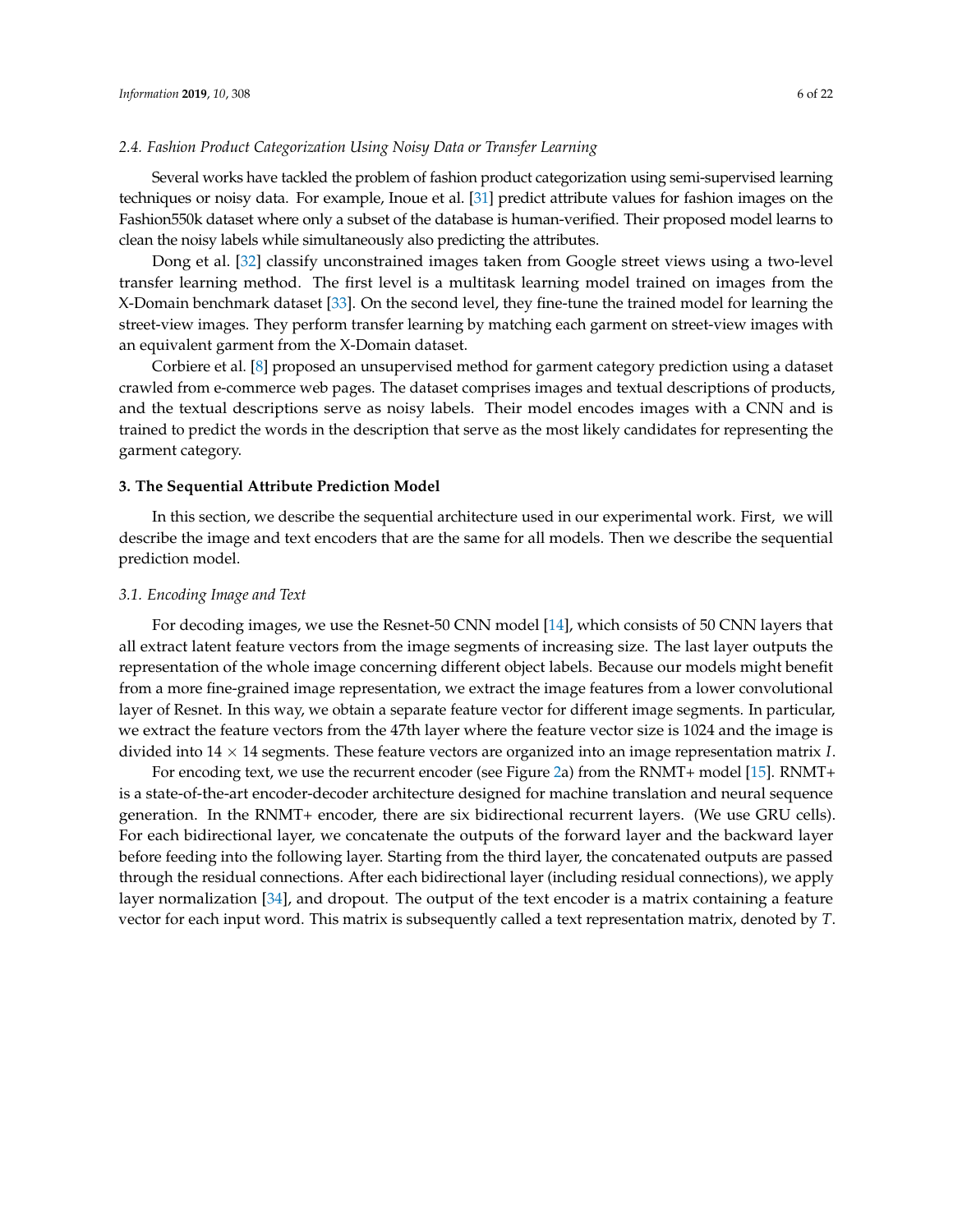<span id="page-6-0"></span>

(**a**) RNMT+ encoder (**b**) Sequential architecture

# **Figure 2.** RNMT+ encoder and the sequential architecture.

# *3.2. Sequential Model*

The Sequential model (see Figure [2b](#page-6-0)) is an encoder-decoder generation model that predicts the output attribute values one by one. It uses as input the encoders for image and text described previously in Section [3.1](#page-5-0) and has a very similar architecture to the RNMT+ sequential decoder [\[15\]](#page-19-12).

Denote an attribute chain by  $Y = y_1, y_1, ..., y_n$ , where  $y_t$  are the values of each attribute category in the chain and *n* is the total number of attribute values in the chain. The joint probability of the attribute chain can be decomposed into the conditionals:

$$
p(Y) = \prod_{t=1}^{n} p(y_t | y_1, ..., y_{t-1}, I, T)
$$
\n(1)

 $I \in \mathbb{R}^{194 \times d}$  is the image representation matrix computed by the image encoder containing a  $d =$ 1024-dimensional vector for each of the  $14 \times 14 = 196$  image segments.  $T \in \mathbb{R}^{m \times d}$  is the text representation matrix computed by the text encoder, where *m* is the number of words in the textual input. In the following subsections we describe the components of the sequential decoder in more detail.

# 3.2.1. Input and Output Formats of the Labels

The input and output format of the attributes follows the standard language modeling input-output format (see Figure [3\)](#page-7-0). The generation of an attribute sequence starts with a beginning-of-sequence symbol <BOS>, and ends with an end-of-sequence symbol <EOS>. Similar to language modeling, the output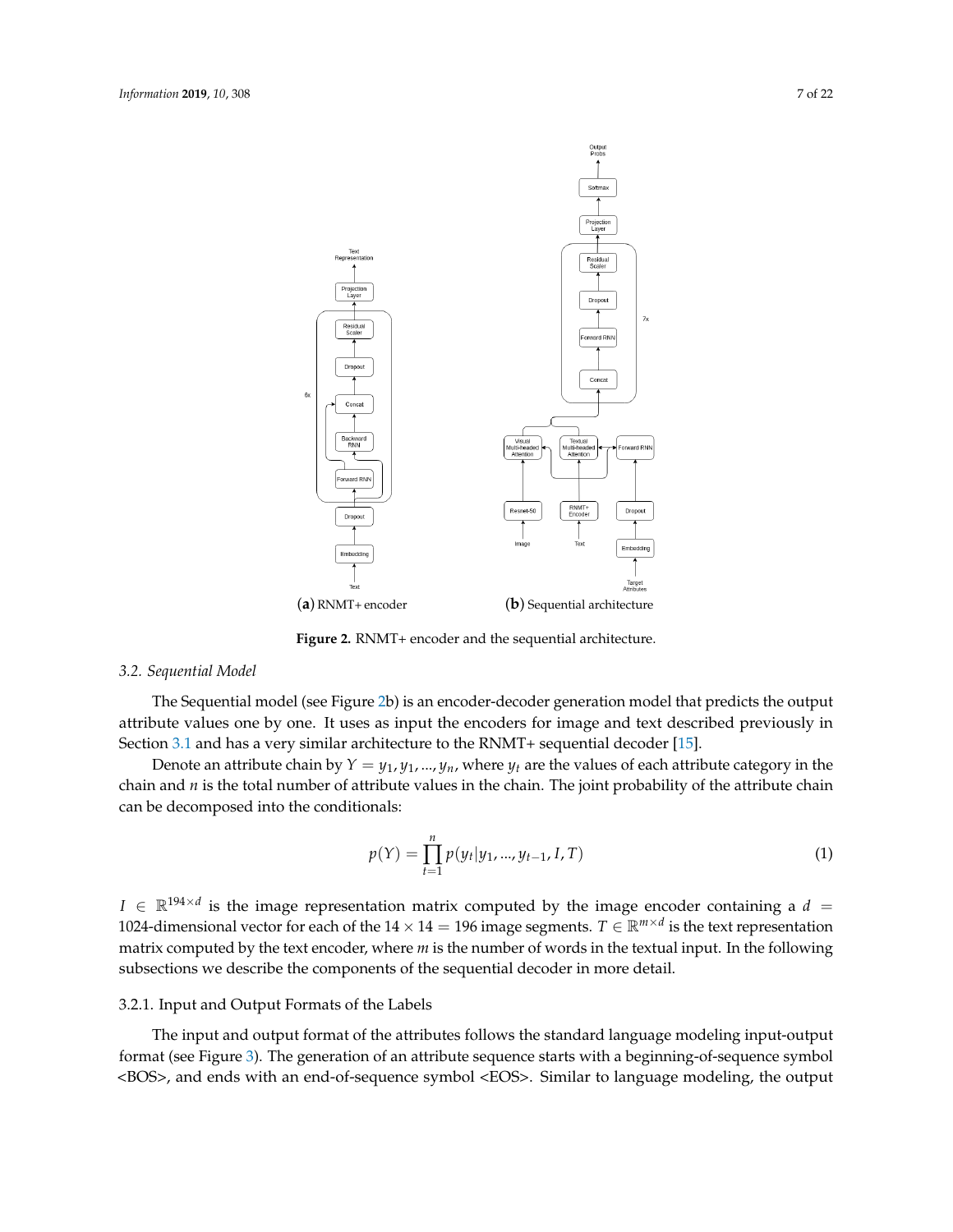<span id="page-7-0"></span>sequence is equivalent to the input but offset by one, the input sequence lacks the last <EOS> item while the output sequence lacks the first <BOS> item.



**Figure 3.** Input format of the sequential decoder.

# 3.2.2. Embedding Layer

The attribute embedding layer captures the context of an attribute value within the set of all possible attribute values. The context information captures semantic similarities and relations with other attribute values. Each label is represented with a one-hot encoded vector. The embedding layer projects the one-hot encoded vectors into *d*-dimensional attribute embedding vectors. We use  $d = 1024$ -dimensional embedding vectors.

#### 3.2.3. Decoder Layers

The decoder consists of 8 GRU [\[35\]](#page-20-15) layers and the output of each decoder layer is fed as input to the next decoder layer. Attribute embeddings are input to the first decoder layer. Starting from the third layer, the output of the decoder layers is additionally fed through the residual layers. Both dropout and layer normalization are applied after each decoder layer. After the first decoder layer, the attentional context vectors are computed. They are concatenated with the decoder layer outputs and fed through all the decoder layers, except the first.

In each GRU layer, the next hidden state is computed as:

$$
\mathbf{s}_t = \text{GRUCell}(\mathbf{x}_t, \mathbf{s}_{t-1}^l)
$$
 (2)

where  $x_t$  is input to that GRU layer, and  $s_{t-1}^l$  is the previous hidden state of the *l*th GRU layer. We initialize the initial hidden state vector  $\mathbf{s}_0^l$  with  $\mathbf{0}$ .

At each prediction step, the embedding of the last predicted attribute value *yt*−<sup>1</sup> is fed as input to the first GRU layer to compute the current hidden state vector  $\mathbf{s}_t^1$ . Then, two attentional context vectors are calculated using multi-headed attention,  $\mathbf{c}_t^I$  and  $\mathbf{c}_t^T$ , where  $\mathbf{c}_t^I$  is the alignment information between  $\mathbf{s}_t^1$ and the input image representation *I*, and  $\mathbf{c}_t^T$  is the alignment information between  $\mathbf{s}_t^1$  and the input text representation  $T$ . The alignment vectors  $\mathbf{c}_t^I$  and  $\mathbf{c}_t^T$  are concatenated with the hidden state vector  $\mathbf{s}_t^1$  and fed as an input to the next GRU layer. The rest of the GRU layers *l* = 2 . . . *L* use the concatenation of the output hidden state of the previous GRU layer  $\mathbf{s}_t^{l-1}$ ,  $\mathbf{c}_t^I$ , and  $\mathbf{c}_t^T$  as input. The context vectors  $\mathbf{c}_t^I$  and  $\mathbf{c}_t^T$  are calculated only after the first GRU layer.

# <span id="page-7-1"></span>3.2.4. Multi-Headed Attention

The multi-headed attention is used to compute attention over the source text representation *T* and the source image representation *I*. The multi-headed attention component has several attention heads, each of which can focus on different part of the input representation.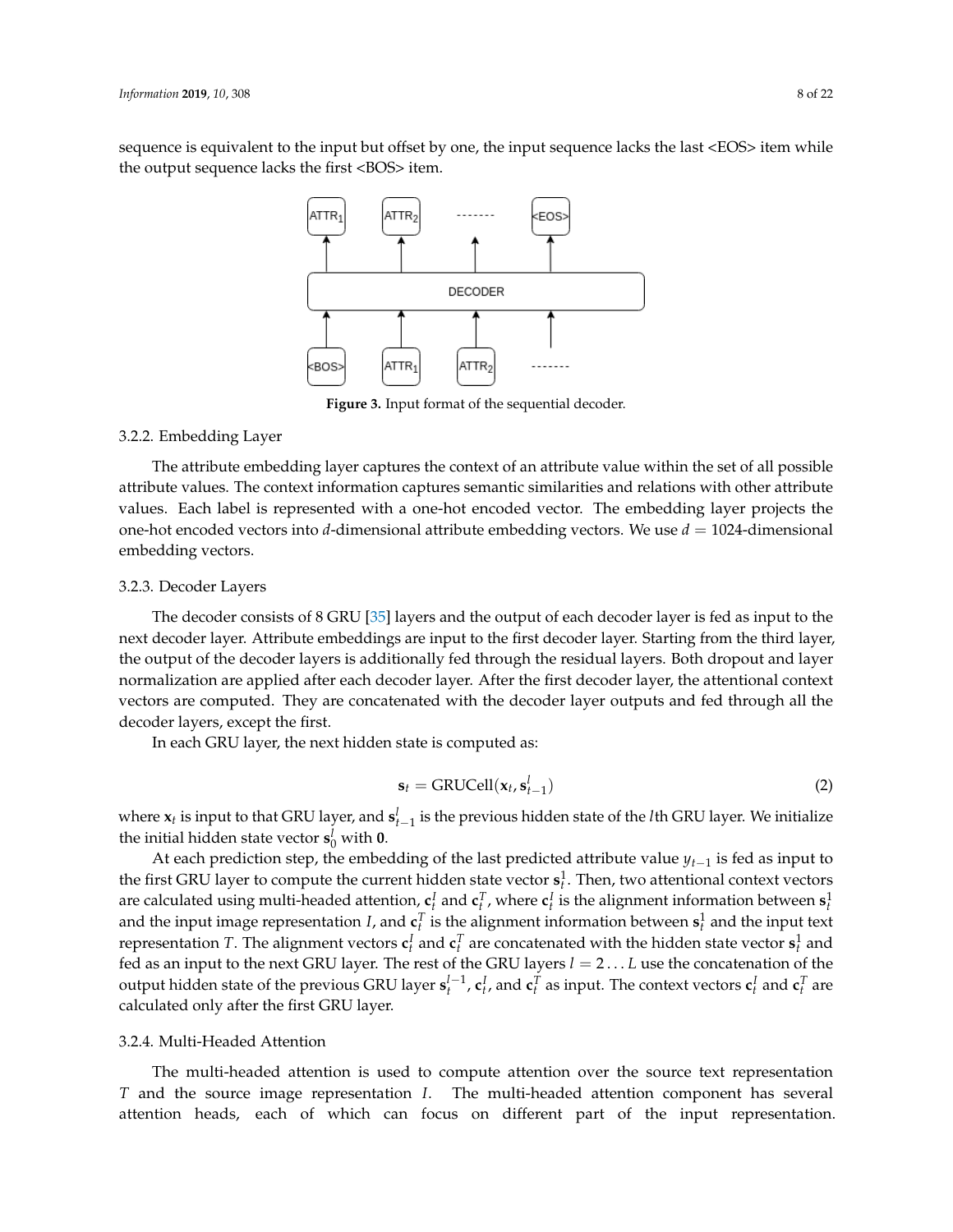Following Vaswani et al. [\[36\]](#page-20-16), the context vector of each attention head is computed with the scaled dot-product attention:

head = Attention(q, K, V) = softmax 
$$
\left(\frac{qK'}{\sqrt{d_K}}\right) V
$$
, (3)

where **q** is the query vector, *K* is a set of key vectors and *V* denotes the values corresponding to the keys. *K* 0 denotes the transpose of the keys matrix and  $d<sub>K</sub>$  is dimensionality of the key vectors. In our setting, **q** is the hidden state vector output by the first GRU layer  $\mathbf{s}_t^1$ ,  $K$  and  $V$  are both either image representation matrix *I* in the visual multi-headed attention layer or textual representation matrix *T* in the textual multi-headed attention layer.

The final context vector of the multi-headed attention is formed by concatenating the outputs of the different attention heads and applying a linear projection with weights  $W^O$  and bias  $b^O$  on top of it:

$$
MultiHead(q, K, V) = concat(head_1, ..., head_h)(W^O)' + b^O
$$
\n(4)

To enable the multi-head attention to focus on different parts of the input, for each head, the query, keys and values are projected into a *d'*-dimensional subspace, where  $d' = d/h$  with *d* being the original dimensionality of **q**, *K* and *V*, and *h* is the number of heads. Thus, each attention head is computed as:

head<sub>i</sub> = Attention(
$$
\mathbf{q}(W_i^q)' + b_i^q K(W_i^K)' + b_i^K V(W_i^V)' + b_i^V), i = 1...h,
$$
 (5)

where  $W_i^q$  $W_i^q$ ,  $W_i^K$  and  $W_i^V$  are the projection matrices, and  $b_i^q$  $\int_i^q$ ,  $b_i^K$  and  $b_i^V$  are the bias vectors for the query, keys and values, respectively, for each head  $i = 1 \dots h$ , and *W*<sup>*d*</sup> denotes the transpose of the matrix *W*.

The visual multi-headed attention context vector **c***<sup>I</sup>* , and the textual multi-headed attention context vector  $\mathbf{c}_T$  are concatenated to the inputs for all subsequent GRU layers. All weight matrices and bias vectors of the multi-headed attention are trainable parameters and are learned together with the rest of the model parameters.

#### 3.2.5. Attribute Value Prediction

The output of the last decoder layer  $s_t^L$  is fed through projection and softmax layers to compute the probability distribution over all possible attribute values. Then, the value with the highest probability is picked as the next predicted attribute value *y<sup>t</sup>* . The following equations summarize these operations:

$$
\mathbf{p}_t = \text{softmax}(\mathbf{s}_t^L (W^P)')
$$
  

$$
y_t = \text{argmax}(\mathbf{p}_t)
$$
 (6)

where  $W^P$  is the weight matrix of the projection layer.

#### **4. Data and Experimental Setup**

In this section, we first describe the three datasets—Rakuten, Kaggle, and Amazon—used for the experiments. Then we will describe the baseline models and detail the experimental setup that was used to train the classification models.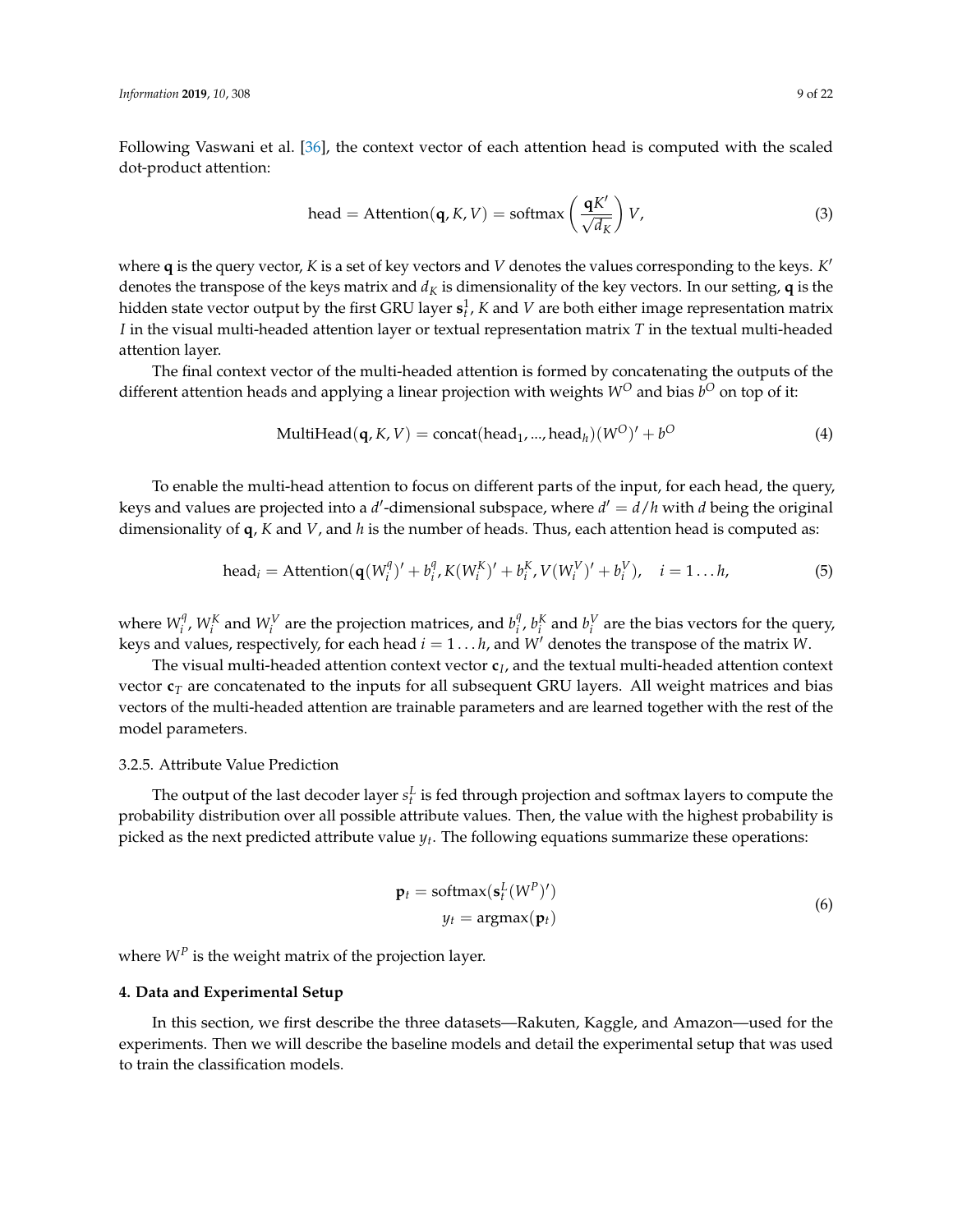# *4.1. Data*

<span id="page-9-0"></span>All three datasets are multimodal, including both image and textual data and are labeled with attribute values. For each dataset, we fetch 5000 samples for validation and test sets at random and use the rest for training. The statistics of the datasets are presented in Table [1.](#page-9-0)

|         | Train     | Dev  | Test |
|---------|-----------|------|------|
| Rakuten | 206,104   | 5000 | 5000 |
| Kaggle  | 34,446    | 5000 | 5000 |
| Amazon  | 1.492.475 | 5000 | 5000 |

**Table 1.** Statistics of the experimental datasets.

# 4.1.1. Rakuten Dataset

The Rakuten data used in this paper is a confidential dataset prepared by Rakuten Fits.Me [\(https://fits.me/\)](https://fits.me/) annotators. In this dataset, each garment item is manually annotated with 7 hierarchical attributes for detailed classification. Each sample in the Rakuten dataset (Figure [4a](#page-9-1)) comprises the image and the title of the garment paired with a chain of attribute values. Each value in the category chain is an attribute which belongs to one attribute class or category, and is in a hierarchical relationship with previous and next attributes in the chain. The attribute chain involves the values for the following categories:

- (1) GENDER: Male, Female;
- (2) CATEGORY: Upper, Trousers, Coverall;
- (3) TYPE: Outerwear, Topwear, Skirts, Trousers, Dresses, Jumpsuits;
- (4) SUB-TYPE: Knitwear, Vest, Cardigan, Coat, Top, Suit, Underwear, 1st layer, Jacket, Twinset, Trousers, Dress, Skirt, Playsuit, Sportswear, Jumpsuit;
- (5) CUT: 78 different values such as for instance Blouse, Sweatpants, Shirt, Anorak, Rugby, etc.;
- (6) FIT: Extra Slim, Slim, Regular, Relaxed, Oversized, Extra Oversized, Over-oversized;
- (7) STRETCH-FACTOR: Large, Normal, Stretchy, Very Stretchy.

<span id="page-9-1"></span>

**Figure 4.** The examples of fashion product items for each of the three datasets.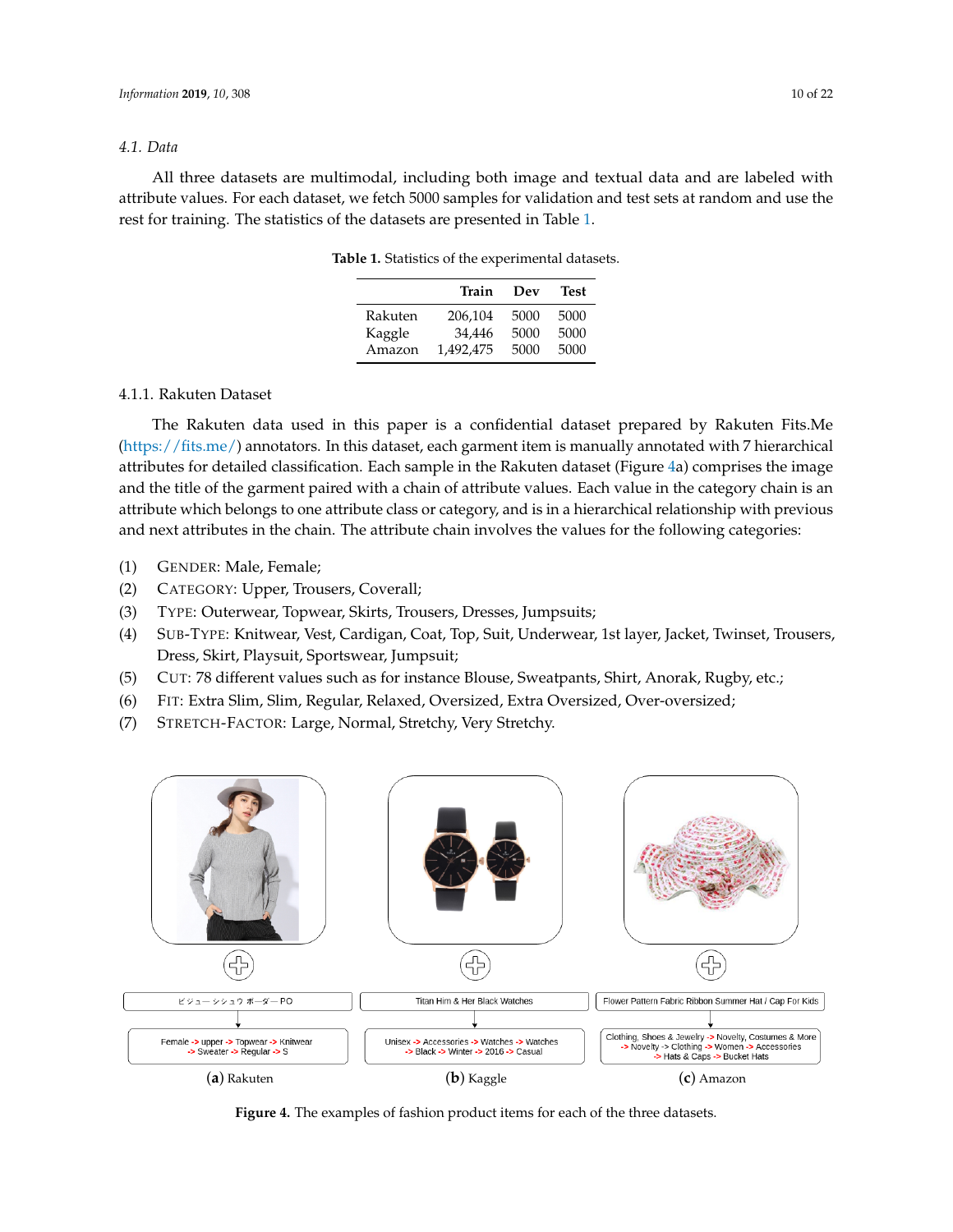#### 4.1.2. Kaggle Dataset

This dataset was obtained from the Kaggle platform [\(https://www.kaggle.com/paramaggarwal/](https://www.kaggle.com/paramaggarwal/fashion-product-images-dataset) [fashion-product-images-dataset\)](https://www.kaggle.com/paramaggarwal/fashion-product-images-dataset). In the dataset, each item sample involves images, 8 different category values, and the product title (Figure [4b](#page-9-1)). The attribute categories are:

- (1) GENDER: Men, Women, Unisex, Boys, Girls;
- (2) MASTER CATEGORY: Apparel, Accessories, Footwear, Personal Care, Free Items, Sporting Goods, Home;
- (3) SUB-CATEGORY: 45 different values such as for instance Topwear, Shoes, Bags, Bottomwear, Watches, Innerwear, Eyewear, Jewelry, Fragrance, Sandals, etc.;
- (4) ARTICLE TYPE: 141 different values such as for instance T-shirts, Shirts, Casual Shoes, Watches, Sports Shoes, Kurtas, Tops, Handbags, Heels, Sunglasses, Wallets, Flip Flops, etc.;
- (5) BASE COLOR: 46 different colors or None;
- (6) SEASON: Winter, Spring, Summer, Fall, or None;
- (7) YEAR: years from 2008 to 2019, or None;
- (8) USAGE: Casual, Smart Casual, Sports, Ethnic, Formal, Party, Travel, Home, and None.

# Amazon Dataset

We obtained this data from public datasets of amazon web services [\(https://registry.opendata.aws/\)](https://registry.opendata.aws/). This dataset has been used for several natural language processing and information retrieval tasks [\[37,](#page-20-17)[38\]](#page-20-18). It comprises Amazon product metadata including product image URL, title, textual description, category information, price, brand, image, and recommendation links (also viewed / also bought info). It contains 24 main categories, such as BOOKS, CLOTHING, SHOES AND JEWELRY, SPORTS AND OUTDOORS etc. We only use for our experiments the items belonging to the CLOTHING, SHOES AND JEWELRY category, since it this category shares the same domain with the Rakuten and Kaggle datasets. As the textual description is available only for a small part of the whole dataset, we use only product titles as textual input. The attribute chain to be predicted is a list of sub-page names, where each sub-page indicates a sub-category where the item belongs to. For instance, consider the following two example attribute value chains:

- (a) *Clothing, Shoes & Jewelry* → *Shoes & Accessories: International Shipping Available*
- (b) *Clothing, Shoes & Jewelry* → *Women* → *Shoes* → *Sandals*

In the example (a) the first part *Clothing, Shoes & Jewelry* is the main page indicating the main category while *Shoes & Accessories: International Shipping Available* is the sub-page indicating sub-category. In the second example (b), there are three sub-categories *Women*, *Shoes*, and *Sandals*, following each other hierarchically. Since the structure of the category chain is dynamic, unlike in Rakuten and Kaggle datasets, and since the attribute category structure is not specified in the dataset description, we do not know which sub-attributes belong to which category class. For training our models, we use images downloaded from provided URLs, titles and category chains (see Figure [4c](#page-9-1) for an example).

# *4.2. Data Preprocessing*

The titles of the Kaggle and Amazon datasets are in English, whereas the titles in the Rakuten dataset are in Japanese but may also contain words in Latin characters. To handle this mixture of languages, we process the titles of all datasets with the sentence-piece tokenizer [\[39\]](#page-21-0). In the sequential model, we feed the predicted attributes to the model in the textual format as well but here we do not apply the sentence-piecing but treat each attribute value as a single token.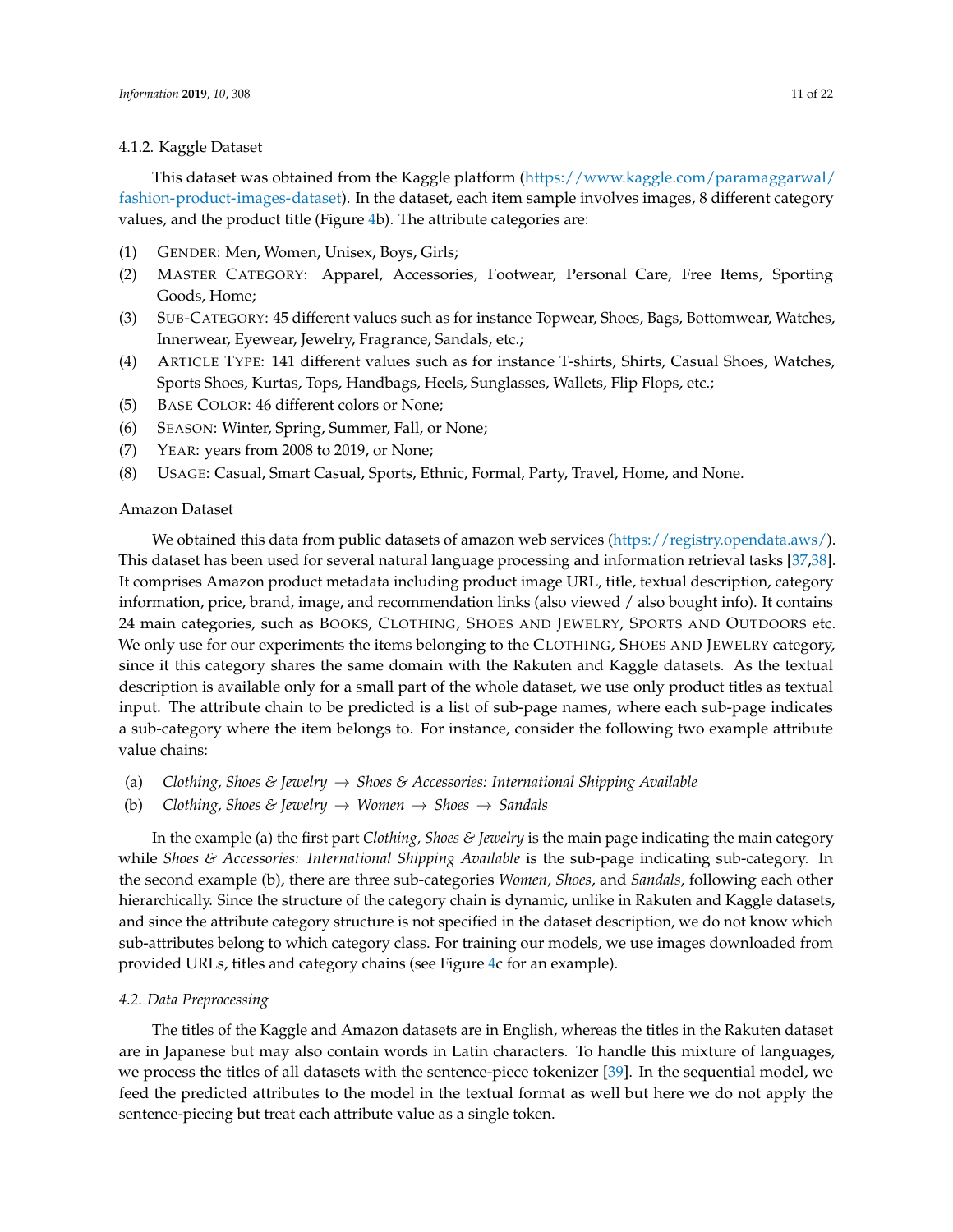The images are preprocessed to convert them to the format compatible with the Resnet image encoder. The images are cropped between 0.08 and 1 of the original size at random, and a random aspect ratio between 0.75 and 1.33 of the original aspect ratio is kept. Finally, the crop is resized to  $224 \times 224$ dimensions. The resized image is normalized over 3 channels. For data augmentation, the normalized image is flipped at random with 0.5 probability. The image preprocessing procedures are integrated into the training pipeline.

While preprocessing the Kaggle and Rakuten datasets is straightforward, there is an additional preprocessing step necessary for the Amazon dataset. Each sample in the Amazon dataset involves one image, one title, and might involve more than one category chains. For example, the item with the title "14K Yellow Gold Cameo Stud Earrings Polished Jewelry" there are two different category chains:

- (a) *Clothing, Shoes & Jewelry*  $\rightarrow$  *Women*  $\rightarrow$  *Jewelry*  $\rightarrow$  *Fine*  $\rightarrow$  *Earrings*  $\rightarrow$  *Stud*
- (b) *Clothing, Shoes & Jewelry* → *Novelty, Costumes & More Novelty*

Thus, we extend our training and validation sets by creating separate data items for each chain. For instance, we create two samples from the above item with both samples sharing the same image and title, but each of them with a different category chain as label.

# *4.3. Baseline Models*

As baselines, we adopt several models that perform product attribute prediction using either multiclass or multilabel formulation. All baseline models incorporate image and text as input, encoded as described in Section [3.1.](#page-5-0) The outputs of both encoders are average-pooled to obtain fixed-length final feature vectors for both image and text and then concatenated to form the input to the model.

# 4.3.1. MultiClass Baseline

The first baseline is the standard multiclass classification model that predicts the whole attribute chain as a single label. The finite set of possible attribute chains is constructed during training from the training set and while making new predictions, the model is constrained to choose the attribute chains only from this fixed finite set.

The problem with the multiclass setting in our case is that the label set of attribute chains is not finite. Although not all attribute combinations make sense, there is no guarantee that all valid and sensible attribute chains are present in the training set.

# 4.3.2. MultiLabel Baselines

Multilabel prediction solves the problem of fixed label set related to the multiclass formulation. We experiment with several different multilabel baselines with increasing complexity.

#### Binary MultiLabel Model

The first multilabel baseline is the binary multilabel classifier that predicts the presence or absence of each attribute value independently. The problem with this formulations is that although each category (e.g., CATEGORY) can have only one value (e.g., Upper, Trousers, or Coverall), the Binary MultiLabel model can predict multiple values for a single attribute category, as it makes the decision for the presence or absence of each attribute value and does not take into account the values predicted for other attribute values.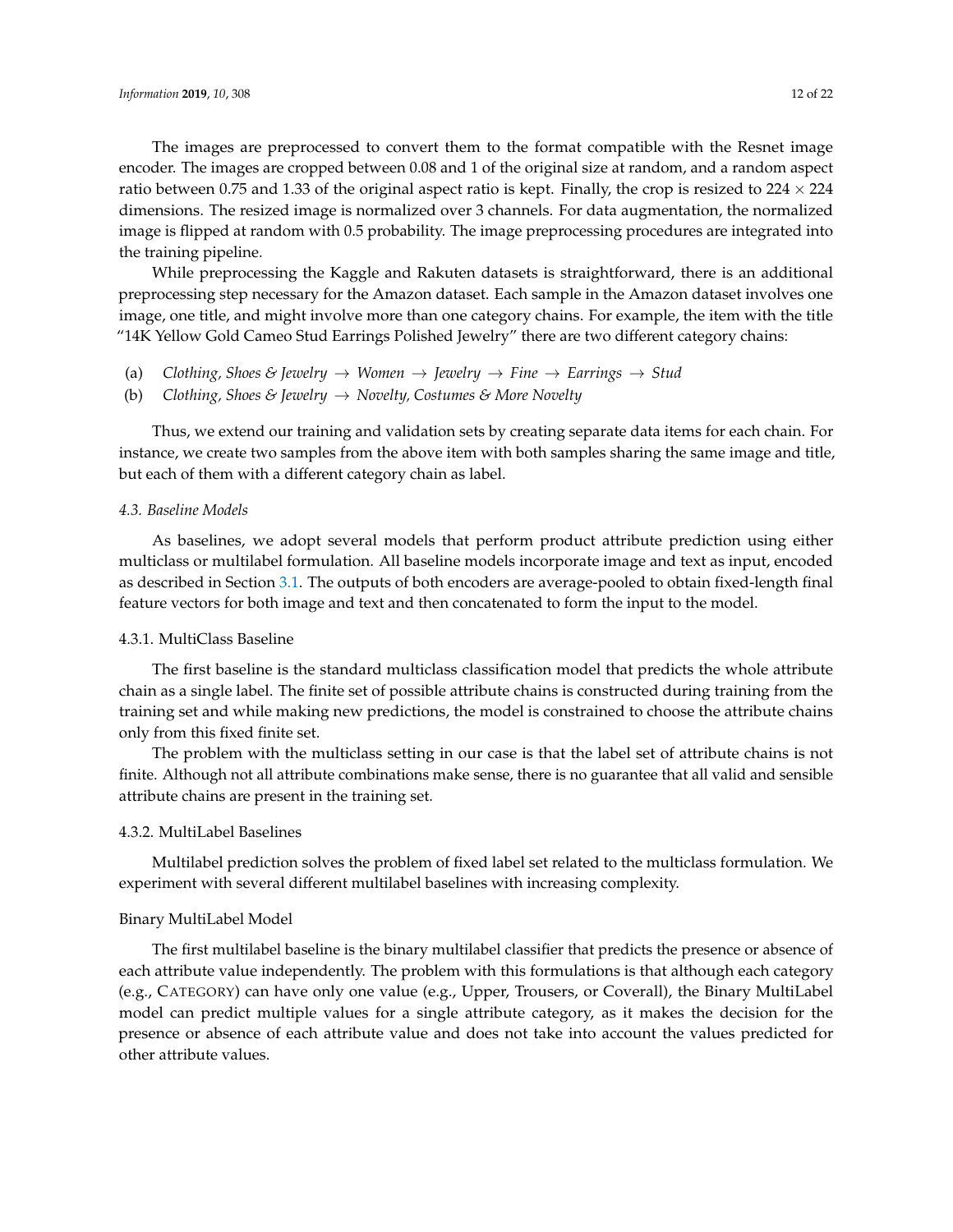For each attribute class, we create a binary vector with the size of the number of labels in the class. In this vector, the index of the annotated label is 1, and the rest is 0. We concatenate all attribute-specific vectors and use a label vector for training. In this way, during training, we learn the binary probability of each attribute value for each sample. During the inference, we de-concatenate the vector of binary probabilities of attributes back into attribute-specific vectors and choose for each attribute class the value with the highest probability.

# MultiTask Model

The second multilabel model resembles multitask prediction models used in previous work, i.e., the prediction of each attribute category is treated as a separate task solved with a multiclass classifier. The difference between the Binary MultiLabel and MultiTask models is that while the former makes binary predictions for each attribute value, the latter makes multiclass predictions over attribute categories thus ensuring that each category will be predicted only a single value.

#### Attentive MultiTask Model

The Attentive MultiTask model [\[40\]](#page-21-1) extends the regular MultiTask model with a set of label-specific attention module, one for each attribute category. Each of those modules computes an attentional context vector between the input text and image, and its respective attribute category, scanning the input for words or image segments relevant for predicting the value for that attribute category. As attention function the same multi-head attention described in Section [3.2.4](#page-7-1) is used:

$$
\mathbf{c}_{IT} = \text{MultiHead}(\mathbf{a}_i, \text{concat}(I, T), \text{concat}(I, T)) \tag{7}
$$

where the query  $a_i \in \mathbb{R}^{1024}$  is the category-specific representation vector that is obtained by applying a category-specific linear transformation layer to the input representation vector. Both the keys *K* and values *V* are concat(*I*, *T*), which is the concatenation of the image and text representation matrices. The attention uses *h* = 8 heads. The context vectors obtained from all heads are concatenated with the representation vector **a***<sup>i</sup>* , and then fed through the linear output layer of the category classifier.

## Self-Attentive MultiTask Model

Finally, the Self-Attentive MultiTask model extends the Attentive MultiTask model by also computing self-attention between attribute categories. The attention function is again the multi-head attention:

$$
\mathbf{c}_{AIT} = \text{MultiHead}(\mathbf{a}_i, \text{concat}(A, I, T), \text{concat}(A, I, T)), \tag{8}
$$

where **a***<sup>i</sup>* is again the category-specific representation vector. However, here the keys and values are extended with the matrix A that consists of the representation vectors  $a_i$  for all categories  $i = 1 \dots n$ .

# *4.4. Training*

We trained our models on P100 GPUs. Our minibatch size is 32, and each training step took about 1 s. On Rakuten and Kaggle datasets, we applied early stopping by monitoring the validation accuracy. The training was stopped when the validation accuracy did not improve within three epochs. It took about 30 min to train an epoch on these datasets. The Amazon dataset is much larger compared to the other two and it took around 22 h to train an epoch. Therefore, we did not use early stopping there and trained each model for 7 epochs, choosing the model obtained after the last 7th epoch.

We use categorical cross-entropy as loss function that minimizes the negative log-likelihood of the attribute chains. We employ the same optimizer, learning rate scheduler, and the same regularization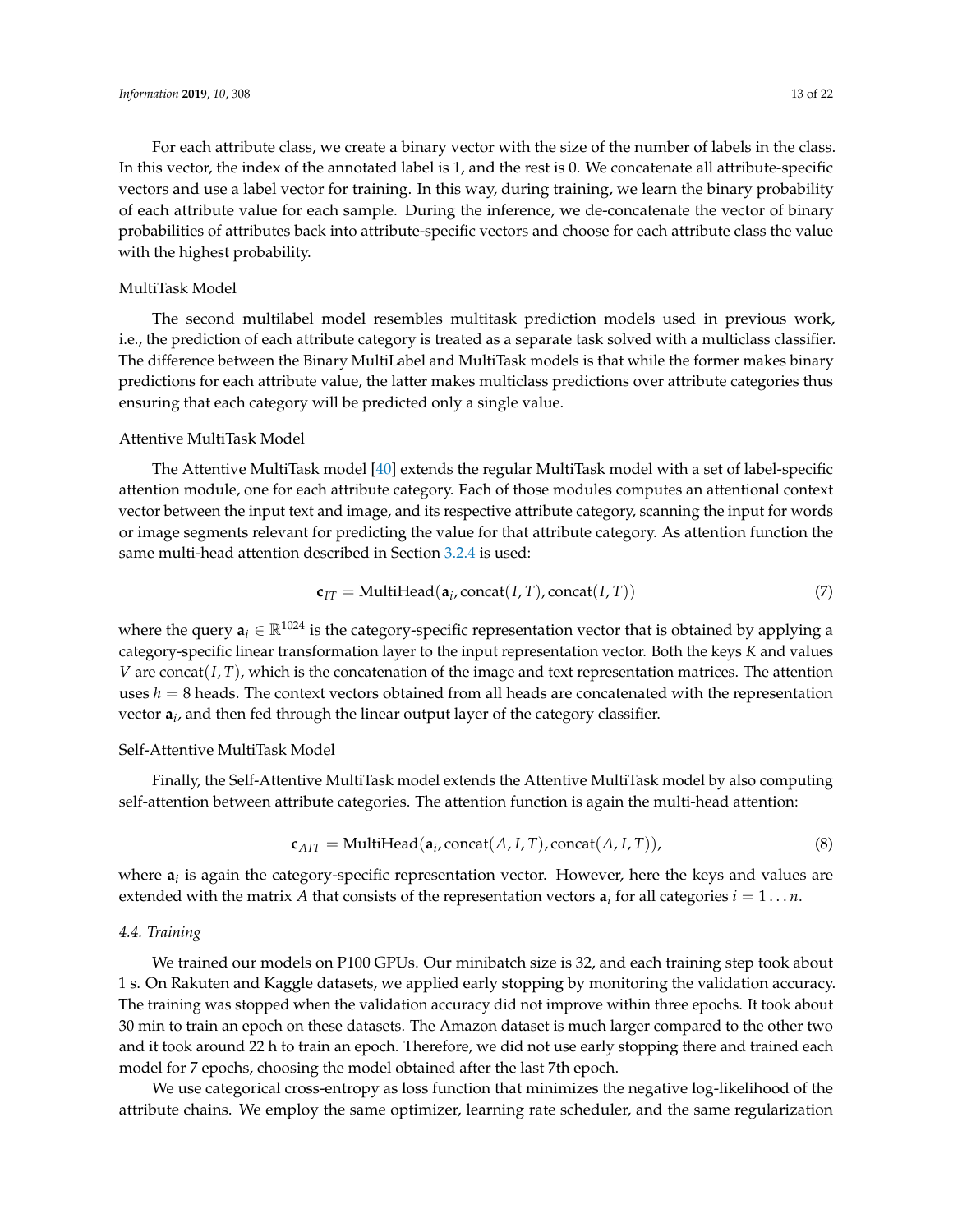methods as used by Vaswani et al. [\[36\]](#page-20-16). The optimizer is Adam [\[41\]](#page-21-2), with  $\beta_1=0.9$ ,  $\beta_2=0.98$  and  $\epsilon=10^{-9}$ . Learning rate scheduler is performed according to the following formula:

$$
lrate = d^{-0.5} \times min(step^{-0.5}, step \times warmup\_steps^{-1.5})
$$

where  $d$  is the embedding size, step is the current iteration number, and warmup\_steps  $=$  4000. Attribute embedding size and encoder and decoder hidden layer sizes are 1024. We use eight heads for the multi-head attention for both image and text.

While we update all the layers for text encoder in all models and decoders in sequential models, we update only the last dense layer in Resnet-50 architecture, which is pretrained by ImageNet.

# **5. Results and Discussion**

Table [2](#page-13-0) presents the full-chain accuracy for all models on each dataset on both validation and test set. An attribute chain is counted as correct if all attribute values in the chain are predicted correctly. On Rakuten and Kaggle dataset, the sequential model performs the best as predicted, although on the Rakuten dataset, the difference with the MultiClass model is not large. Within multilabel models, the Binary MultiLabel model performance is the worst on the Rakuten Dataset and the basic MultiTask model is the worst on the Kaggle dataset. On both datasets, the multilabel models using attention are the best. However, we can see that the MultiTask model does not benefit from self-attention, as the Self-Attentive MultiTask model performs worse than the Attentive MultiTask model on both datasets.

<span id="page-13-0"></span>

|                          | Rakuten |             |       | Kaggle      | Amazon |             |
|--------------------------|---------|-------------|-------|-------------|--------|-------------|
|                          | Dev     | <b>Test</b> | Dev   | <b>Test</b> | Dev    | <b>Test</b> |
| <b>MultiClass</b>        | 26.82   | 25.98       | 52.08 | 51.54       | 82.82  | 82.98       |
| Binary MultiLabel        | 19.98   | 20.84       | 55.00 | 54.70       |        |             |
| MultiTask                | 22.34   | 22.66       | 53.58 | 52.40       |        |             |
| Attentive MultiTask      | 26.28   | 26.36       | 56.10 | 54.70       |        |             |
| Self-Attentive MultiTask | 25.06   | 25.14       | 55.42 | 54.60       |        |             |
| Sequence                 | 27.34   | 27.62       | 68.86 | 67.70       | 80.36  | 80.32       |

**Table 2.** Full-chain accuracy of all models on all datasets.

On the Amazon dataset, we could not train the multilabel models as we do not know the category structure. Also, on the Amazon dataset, the MultiClass model performs better on both validation and test sets than the sequential model. There are about 4K unique attribute chains in the Amazon dataset. Because the Amazon training set is very large containing around 4M items, it might be easier for the model to learn to classify items into 4K classes, rather than learn to generate the exact combinations of attributes. Overall, the differences between the validation and test set results are very small, suggesting that all our models generalize well.

Tables [3](#page-14-0) and [4](#page-14-1) show the prediction accuracies on the attribute level for the Rakuten and Kaggle test sets, respectively. We could not perform the same analysis for the Amazon dataset as we do not know the category structure of that dataset.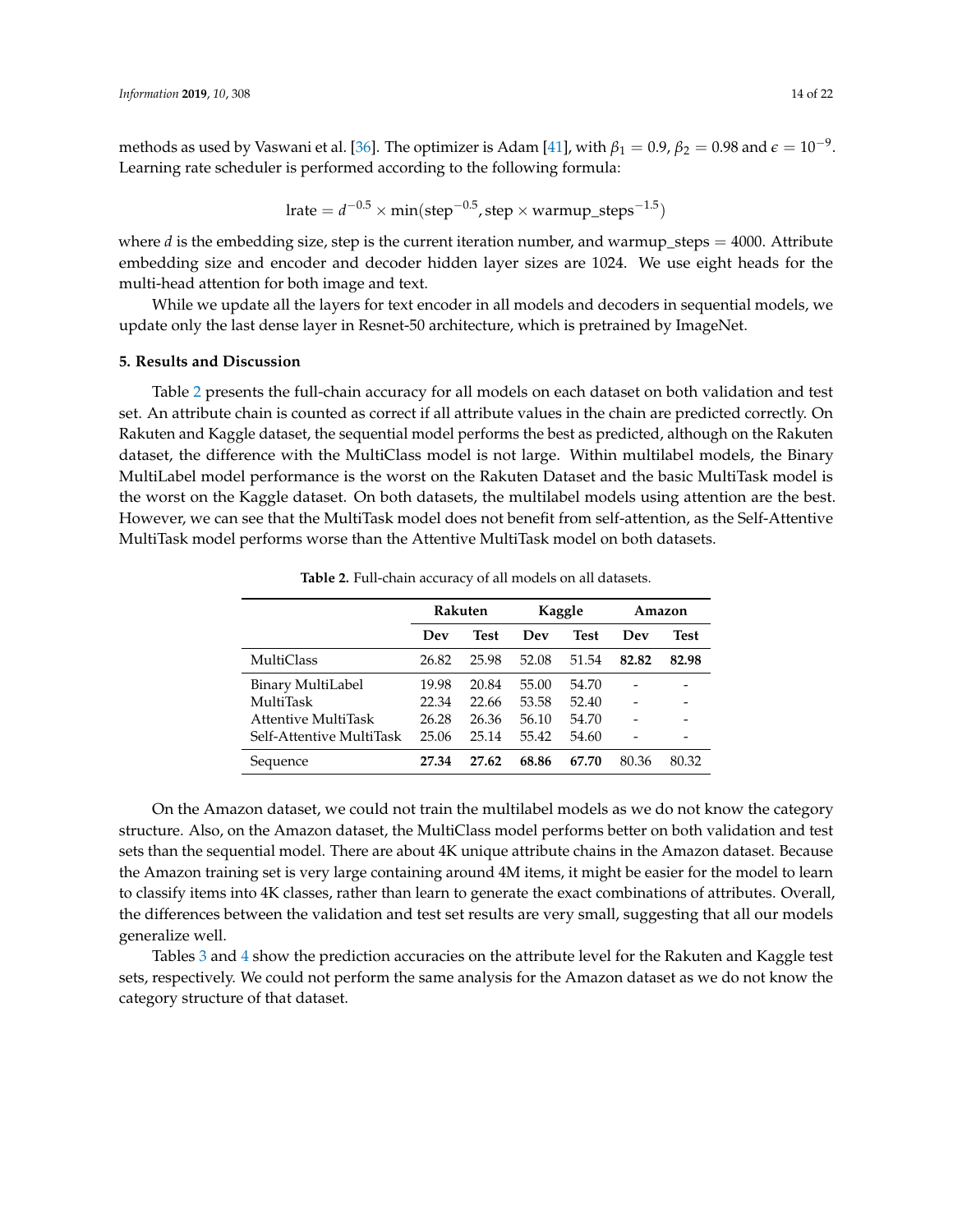| Attribute       | # Values | <b>MultiClass</b> | <b>Binary ML</b> | MultiTask | Attn. MT | Self-Attn. MT | Sequence |
|-----------------|----------|-------------------|------------------|-----------|----------|---------------|----------|
| <b>GENDER</b>   | ∍        | 94.40             | 94.08            | 94.46     | 96.86    | 96.70         | 96.26    |
| <b>CATEGORY</b> | 3        | 98.58             | 98.76            | 98.90     | 99.20    | 98.66         | 98.24    |
| <b>TYPE</b>     | 6        | 94.20             | 94.52            | 94.30     | 94.96    | 94.92         | 93.74    |
| SUB-TYPE        | 16       | 87.68             | 88.20            | 87.62     | 89.36    | 89.42         | 88.02    |
| <b>CUT</b>      | 78       | 60.62             | 57.90            | 58.10     | 62.06    | 61.94         | 62.58    |
| <b>FIT</b>      |          | 49.72             | 48.06            | 49.90     | 51.94    | 51.80         | 52.50    |
| STRETCH-FACTOR  | 4        | 79.38             | 78.60            | 77.20     | 79.64    | 80.12         | 78.80    |
| AVERAGE         |          | 80.65             | 80.02            | 80.07     | 82.00    | 81.94         | 81.45    |

<span id="page-14-0"></span>**Table 3.** Attribute level accuracies on the Rakuten test set for all models. Binary ML stands for Binary MultiLabel model, Attn. MT stands for Attentive MultiTask model, Self-Attn. MT denotes the Self-Attentive MultiTask model.

<span id="page-14-1"></span>**Table 4.** Attribute level accuracies on the Kaggle test set for all models. Binary ML stands for Binary MultiLabel model, Attn. MT stands for Attentive MultiTask model, Self-Attn. MT denotes the Self-Attentive MultiTask model.

| Attribute              | # Values | <b>MultiClass</b> | <b>Binary ML</b> | MultiTask | Attn. MT | Self-Attn. MT | Sequence |
|------------------------|----------|-------------------|------------------|-----------|----------|---------------|----------|
| <b>GENDER</b>          | 5        | 96.56             | 99.12            | 99.12     | 98.94    | 99.26         | 99.18    |
| <b>MASTER CATEGORY</b> | 7        | 95.96             | 97.84            | 97.24     | 98.76    | 98.36         | 99.48    |
| SUB-CATEGORY           | 45       | 91.64             | 94.60            | 94.00     | 96.10    | 96.30         | 98.70    |
| <b>ARTICLE TYPE</b>    | 141      | 84.62             | 88.72            | 87.80     | 91.26    | 90.96         | 96.50    |
| <b>BASE COLOR</b>      | 47       | 79.10             | 83.76            | 82.76     | 85.86    | 85.02         | 90.80    |
| <b>SEASON</b>          | 5        | 79.92             | 82.44            | 81.00     | 81.42    | 80.84         | 85.06    |
| Year                   | 14       | 81.32             | 83.60            | 83.18     | 83.54    | 84.22         | 86.64    |
| <b>USAGE</b>           | 10       | 92.10             | 93.18            | 92.50     | 92.90    | 92.82         | 94.06    |
| AVERAGE                |          | 87.65             | 90.41            | 89.70     | 91.10    | 90.97         | 93.80    |

On the Rakuten dataset (in Table [3\)](#page-14-0), the Attentional MultiTask model has the highest accuracy on three attributes out of seven, while both the Self-Attentional and the Sequential model achieve the highest accuracy on two attribute categories. Although based on average accuracy, the Attentional MultiTask model has the best performance, the difference with Self-Attentional MultiTask model and the Sequential Model is not large. We also note that the Sequential model obtains the highest accuracy on the attribute categories (CUT and FIT) that in general have the lowest accuracy, suggesting that these are the attributes that are hardest to predict.

On the Kaggle dataset, the Sequential model performs the best on seven attribute categories, and it also achieves competitive accuracy on the remaining GENDER attribute. One can observe the largest differences between the Sequential and the other models on those attributes that have more values and that are thus more difficult to predict. For example, the BASE COLOR attribute category has 47 different color attribute values. Many color attribute values are very similar to each other, like for instance *Blue* and *Navy Blue*, or *Pink*, *Rose* and *Red*, or *Grey* and *Grey Melange*. If the text specifically does not mention the name of the color, it is non-trivial to extract the exact tone and intensity of the main color from product images which might involve several color combinations. The MultiClass model achieves the lowest accuracy on average on the Kaggle dataset. While all multilabel models achieve the average accuracy in similar range, the Attentive MultiTask is again the best.

When looking at the average attribute accuracy of the four different multilabel models in Tables [3](#page-14-0) and [4,](#page-14-1) we see that the Attentive MultiTask model performs the best. This is the same pattern as observed in Table [2](#page-13-0) for the full-chain accuracy. Therefore, we choose the Attentive MultiTask model as the best baseline multilabel model and omit the other multilabel models in the following analyses.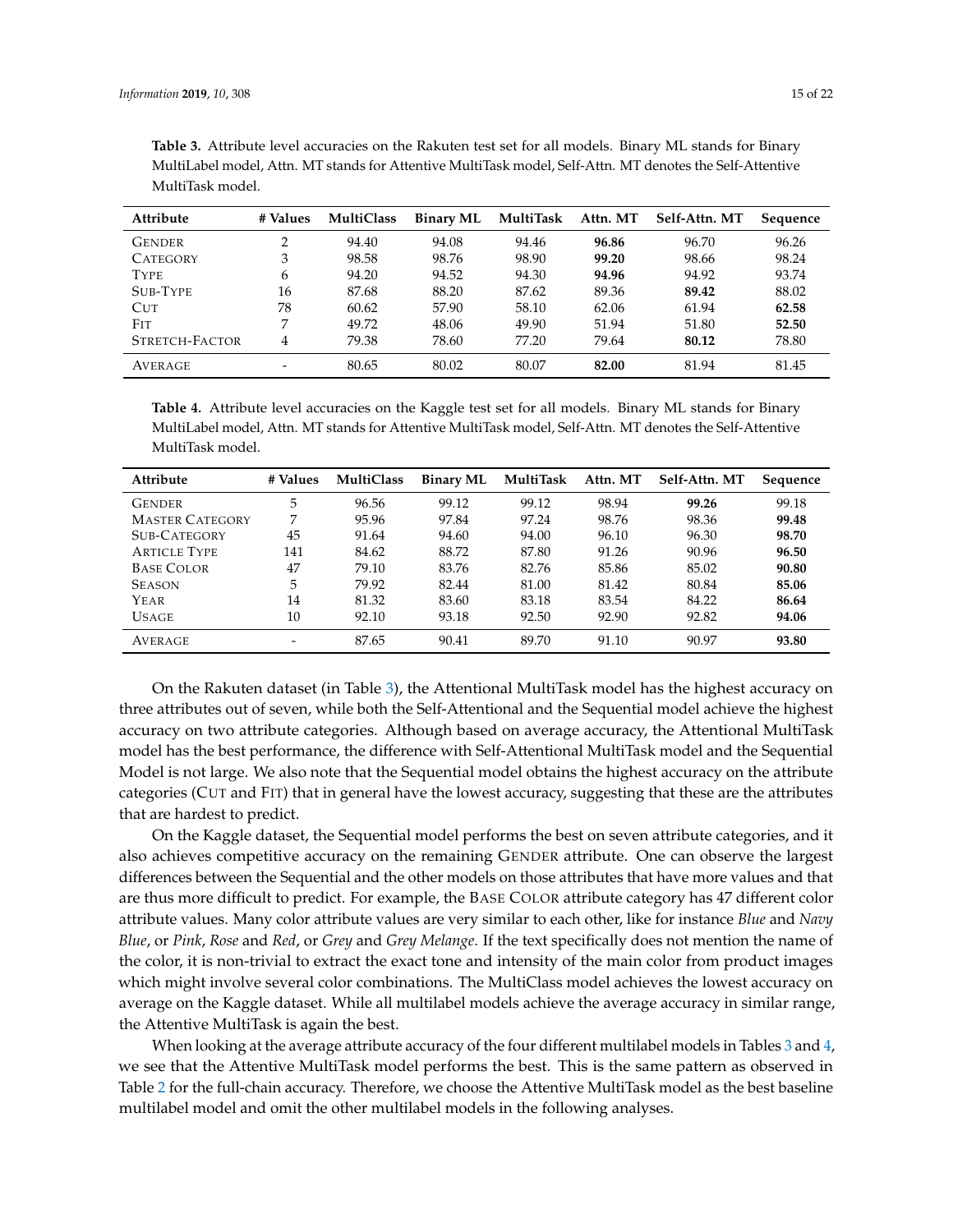#### *5.1. Predicting Unseen Attribute Chains*

While technically the MultiClass model cannot predict the chains that it has not seen during training, other models can. In the Rakuten test set, there were only three items with novel attribute chains in the test set and these were predicted incorrectly by all models. In the Amazon test set, there were no items with unseen attribute chains. However, in the Kaggle test set, there were 453 items with novel attribute chains. We present results that show the accuracy of the Kaggle test set for both known and new attribute chains in Table [5.](#page-15-0) The total column is copied from Table [2.](#page-13-0)

The accuracy of the MultiClass model on the unseen chains is 0.00 as expected. The Attentive MultiTask model can correctly generate novel attribute chains, but the Sequential model does it better. The overall higher performance of the Sequential model stems from higher accuracy on both seen and unseen attribute chains.

<span id="page-15-0"></span>**Table 5.** The accuracy of the different models on the Kaggle test set comparing the performance of seen and unseen attribute chains.

| Model               | Seen  | Unseen | Total |
|---------------------|-------|--------|-------|
| MultiClass          | 56.67 | 0.00   | 51.54 |
| Attentive MultiTask | 58.04 | 21.19  | 54.70 |
| Sequential          | 71.04 | 34.22  | 67.70 |

#### *5.2. Contributions of Image and Text*

Next, we will look at how image and text contribute to the attribute prediction accuracy. For that purpose, we train all models with only image or only text as input. The results of these ablation experiments are shown in Table [6.](#page-15-1)

<span id="page-15-1"></span>**Table 6.** Full-chain attribute accuracy on the test sets of all datasets comparing only text, image-only and multimodal models.

|                     | Rakuten     |       |       | Kaggle |                 |       | Amazon                   |                          |             |
|---------------------|-------------|-------|-------|--------|-----------------|-------|--------------------------|--------------------------|-------------|
|                     | <b>Text</b> | Image | Both  |        | Text Image Both |       | Text                     | Image                    | <b>Both</b> |
| MultiClass          | 23.62       | 13.72 | 25.98 | 61.24  | 20.62           | 51.54 | 83.10                    | 45.08                    | 82.98       |
| Attentive MultiTask | 21.94       | 19.04 | 26.36 | 63.00  | 29.97           | 54.70 | $\overline{\phantom{a}}$ | $\overline{\phantom{a}}$ |             |
| Sequential          | 23.24       | 19.52 | 27.62 | 67.48  | 35.20           | 67.70 | 80.02                    | 47.20                    | 80.32       |

The general trend visible from Table [6](#page-15-1) is that the models using only images perform much worse than the models using either text or both text and image. For the Rakuten data, all models with multimodal input perform better than the models using only text. On the Amazon dataset, the multimodal and text models perform on the same level. However, on the Kaggle dataset, except for the Sequential model, all multimodal models perform significantly worse compared to the text-only models. With the Sequential model, both text-only and multimodal model settings perform on the same level on the Kaggle dataset with the multimodal model being slightly better.

To shed more light on these observations on the Kaggle dataset, we present in Table [7](#page-16-0) the attribute accuracies of all models using text and multimodal inputs. The numbers in **Diff** columns show the difference between the performance of the respective multimodal and the text-only models. Inspecting these differences reveals that the largest gaps between the text-only and multimodal models are due to three attribute categories: SUB-CATEGORY, ARTICLE TYPE and BASE COLOR. These were the categories with the largest number of attribute values and thus are the most challenging for the models to predict correctly.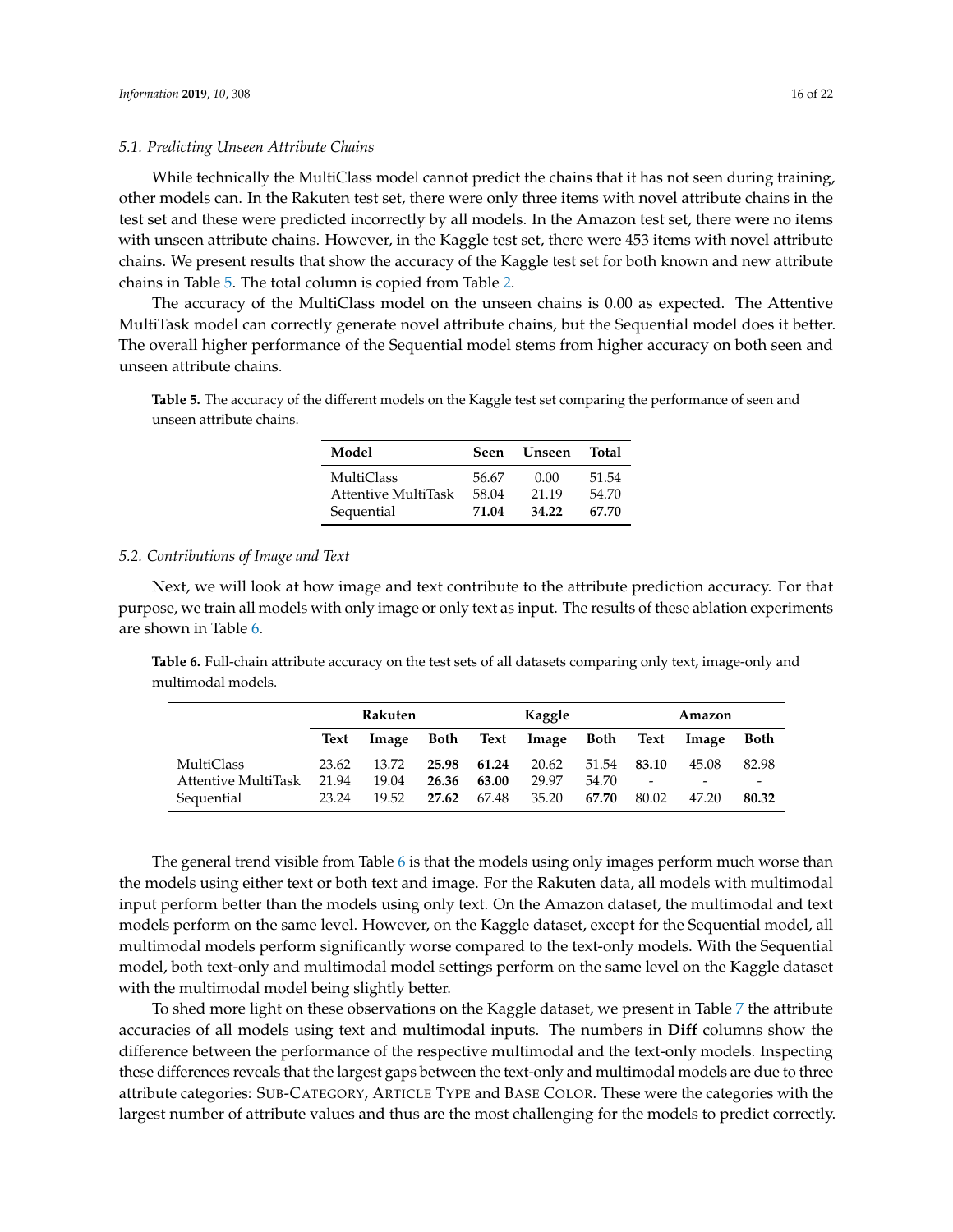However, in the case of the Sequential model, the differences between the text-only and multimodal model are the smallest for all attribute categories.

One possible reason for such differences between the MultiClass and the Attentive MultiTask models compared to the Sequential model might be due to the different handling input representations by these models. While all baseline models fuse the text and image representations via simple concatenation, the Sequential model uses image and text representations through attention. It is possible that integrating more complex fusion mechanisms into the non-sequential models would help to diminish the gap between the text-only and multimodal settings for these models as well on the Kaggle dataset.

Overall, in two datasets out of three, the multimodal models perform as good or better than text-only or image-only models and the Sequential model either performs better or at least does not degrade the performance.

|                        | <b>MultiClass</b> |                 |         | <b>Attentive MultiTask</b> |                 |         | Sequential  |                 |         |
|------------------------|-------------------|-----------------|---------|----------------------------|-----------------|---------|-------------|-----------------|---------|
|                        | <b>Text</b>       | Multi-<br>Modal | Diff    | <b>Text</b>                | Multi-<br>Modal | Diff    | <b>Text</b> | Multi-<br>Modal | Diff    |
| <b>GENDER</b>          | 98.22             | 96.56           | $-1.66$ | 99.44                      | 98.94           | $-0.5$  | 99.50       | 99.18           | $-0.32$ |
| <b>MASTER CATEGORY</b> | 98.14             | 95.96           | $-2.18$ | 99.66                      | 98.76           | $-0.9$  | 99.46       | 99.48           | $+0.02$ |
| SUB-CATEGORY           | 96.94             | 91.64           | $-5.30$ | 98.78                      | 96.10           | $-2.68$ | 98.78       | 98.70           | $-0.08$ |
| <b>ARTICLE TYPE</b>    | 94.38             | 84.62           | $-9.76$ | 96.64                      | 91.26           | $-5.38$ | 97.14       | 96.50           | $-0.64$ |
| <b>BASE COLOR</b>      | 87.10             | 79.10           | $-8.00$ | 88.92                      | 85.86           | $-3.06$ | 90.40       | 90.80           | $+0.40$ |
| <b>SEASON</b>          | 81.58             | 79.92           | $-1.66$ | 84.06                      | 81.42           | $-2.64$ | 84.98       | 85.06           | $+0.08$ |
| YEAR                   | 83.10             | 81.32           | $-1.78$ | 85.92                      | 83.54           | $-2.38$ | 86.58       | 86.64           | $+0.06$ |
| <b>USAGE</b>           | 93.18             | 92.10           | $-1.08$ | 94.46                      | 92.90           | $-1.56$ | 95.00       | 94.96           | $-0.04$ |
| AVERAGE                | 91.58             | 87.65           | $-3.93$ | 93.48                      | 91.10           | $-2.38$ | 93.98       | 93.91           | $-0.07$ |

<span id="page-16-0"></span>**Table 7.** Attribute accuracies on the Kaggle dataset for all models using both text and multimodal inputs. The **Diff** column shows the difference between the multimodal and text-only model.

#### *5.3. Qualitative Analysis*

Next, we will show some qualitative examples of correctly and incorrectly predicted attribute chains. Figure [5](#page-17-0) shows a Rakuten test item together with the predictions from three different multimodal models. The original attribute combination of the sample does not exist in the training set. As the Figure shows, none of the models made a correct prediction. However, when inspecting the image and the predicted chains, the predictions of the MultiClass and Sequential models make sense. In the annotation, the TYPE attribute is labeled as *Trousers*. The MultiClass and Sequential models predicted it as *Jumpsuits*. According to the image, it can be easily considered a jumpsuit instead of trousers. By looking at the text, no strong indication about the *Trousers* attribute can be found. The predictions of the Attentive MultiTask model, on the other hand, are inconsistent as hierarchically, the value *Jumpsuit* of the category SUB-TYPE cannot follow the value *Trousers* of the category TYPE.

Figure [6](#page-17-1) shows an example from the Rakuten test set, where the title does not give any reliable information, and the image consists of more than one garment. Although the title contains information that might refer to any top or bottom dress, the image features the bottom garment more than the top. Figure [6](#page-17-1) shows the prediction generated by the Sequential model. The generated attribute chain is sequentially consistent and the attributes make sense with respect to the image representation.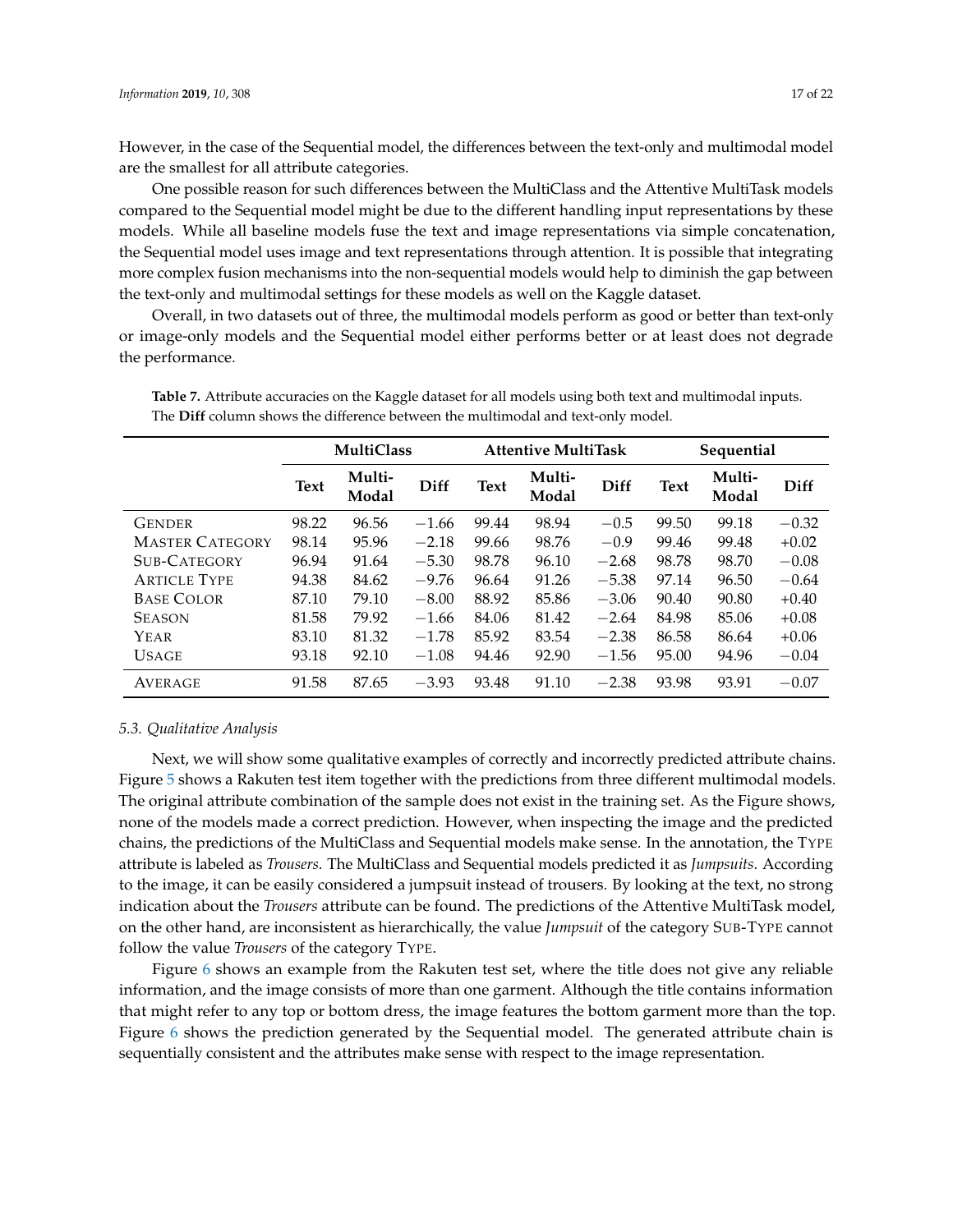<span id="page-17-0"></span>

<span id="page-17-1"></span>**Figure 5.** A sample item from the Rakuten test set with predicted attribute chains. Correctly predicted attributes are in green, the wrongly predicted attributes are in red.



**Figure 6.** A sample item from the Rakuten test set, where the original attribute chain is annotated for top dress, but the model focuses on bottom dress attributes. Correctly predicted attributes are in green, the wrongly predicted attributes are in red.

Finally, Figure [7](#page-18-0) shows the predictions of all three models for a Kaggle test instance. The prediction of the Sequential model is fully correct while the Attentive MultiTask model makes errors in predicting the chain. Although the chain predicted by the MultiClass model is incorrect, it is nevertheless consistent. However, the prediction of the Attentive MultiTask model is inconsistent—the *Handbags* attribute cannot appear under the hierarchy of *Watches*.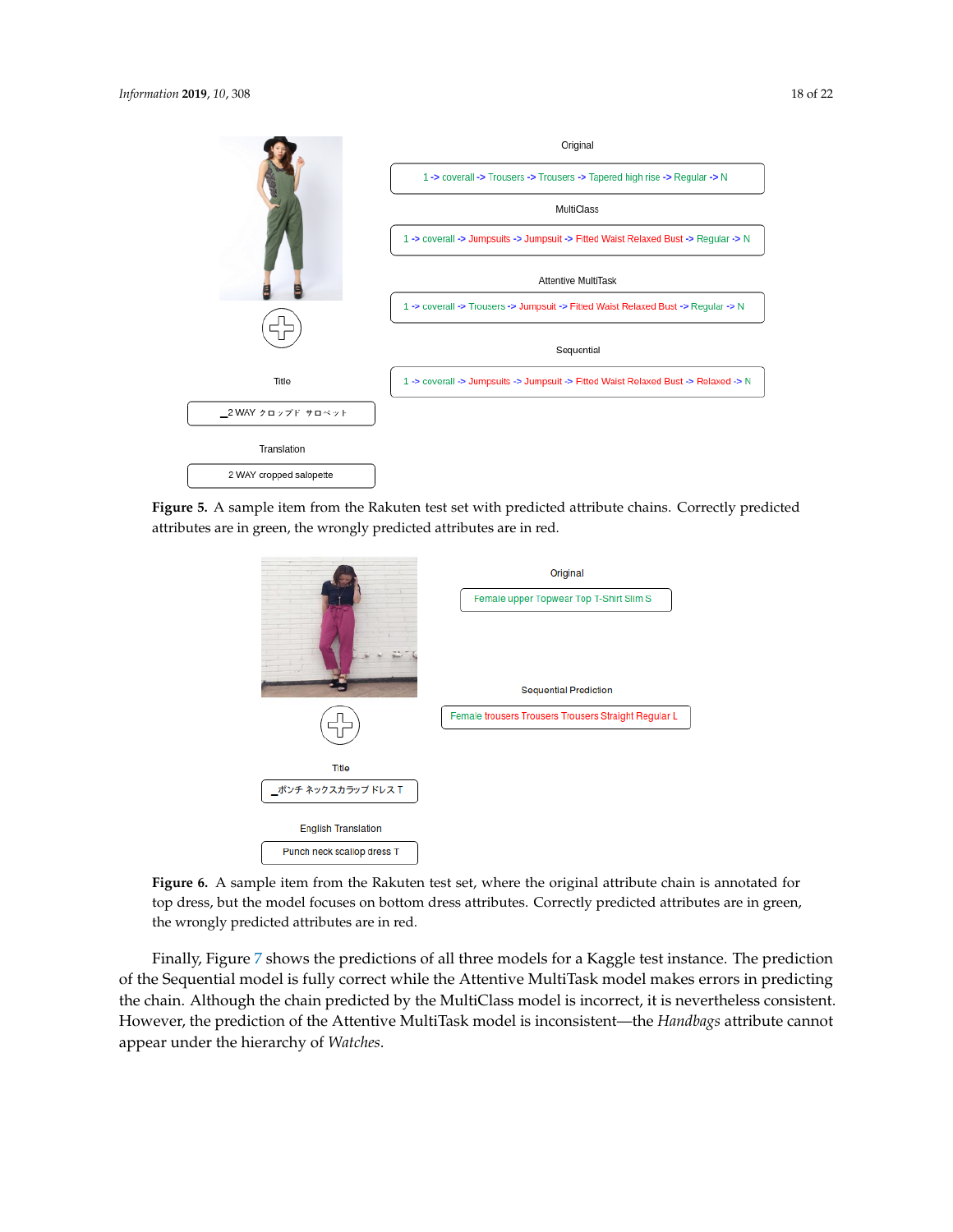<span id="page-18-0"></span>

**Figure 7.** A sample item from the Kaggle test set with predicted attribute chains. Correctly predicted attributes are in green, the wrongly predicted attributes are in red.

### **6. Conclusions and Future work**

In this work, we have proposed to use sequential modeling for multimodal fashion product attribute prediction. We demonstrated that the sequential model based on the RNMT+ decoder outperforms all the other baselines on three experimental datasets. Moreover, we showed that although both multilabel and sequential models can generate novel attribute chains, the sequential model does it more accurately. Finally, we also compared multimodal models to text-only and image-only models. While text-only models always outperform image-only models, only the sequential multimodal model demonstrated as good or better performance than the text-only model on all datasets.

We have used RNN and CNN architectures to encode the text and images. Additionally, we have used attention layers for the model to learn relations between the predicted attribute values and the specific areas of text and image. However, these attention layers lack the self-relation information between different parts of the image and text, and between the predicted attribute values themselves. We believe that this information of self-relation can help to better predict the attribute values for noisy samples, where the self-relations can encode information important for inference. Self-attention has been successful for encoding such information in images [\[42\]](#page-21-3) and text [\[43\]](#page-21-4). Although according to our experimental results, the Self-Attentive MultiTask model did not perform as well as the Attentive MultiTask model, we believe that Self-Attentive model can be better formulated. Moreover, we only experimented with the self-attention in the multilabel setting, but it can be beneficial in the sequential model as well. Based on this motivation, in the future, we are planning to use self-attention for a similar performing model architecture for the same task.

**Author Contributions:** Methodology, H.S.A., K.S., M.F. and G.A.; Supervision, K.S., M.F. and G.A.; Validation, H.S.A.; Writing—original draft, H.S.A.; Writing—review&editing, K.S., M.F. and G.A.

**Funding:** This work has been partially supported by an R&D Contract between University of Tartu and Rakuten Fits.Me (LLTTI18221), the Estonian Centre of Excellence in IT (EXCITE) funded by the European Regional Development Fund and the Scientific and Technological Research Council of Turkey (TÜBITAK) (116E097).

**Acknowledgments:** We gratefully acknowledge the support of NVIDIA Corporation with the donation of the Titan V GPU used for this research and University of Tartu High Performance Computing Center (HPC). We also thank the anonymous reviewers for their helpful comments.

**Conflicts of Interest:** The authors declare no conflict of interest.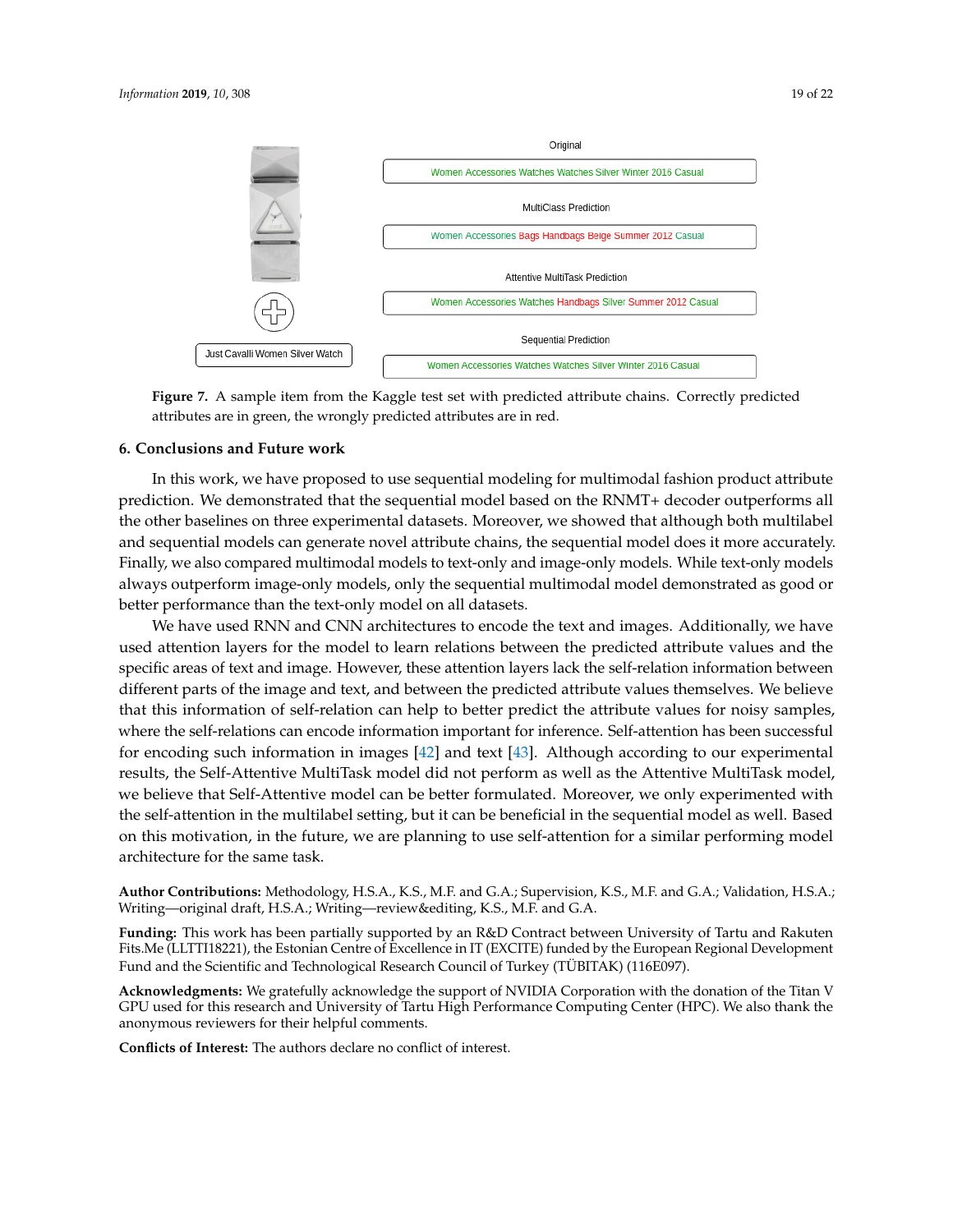### **References**

- <span id="page-19-0"></span>1. Reed, W.B.; Ritchie, C.C.; Akleman, E. Garment Modeling Simulation System and Process. U.S. Patent 10311508, 4 June 2019.
- <span id="page-19-1"></span>2. Saxena, K.; Shibata, T. Garment Recognition and Grasping Point Detection for Clothing Assistance Task using Deep Learning. In Proceedings of the 2019 IEEE/SICE International Symposium on System Integration, Paris, France, 14–16 January 2019; pp. 632–637. [\[CrossRef\]](http://dx.doi.org/10.1109/SII.2019.8700343)
- <span id="page-19-2"></span>3. Yang, S.; Pan, Z.; Amert, T.; Wang, K.; Yu, L.; Berg, T.; Lin, M.C. Physics-inspired garment recovery from a single-view image. *ACM Trans. Graphics* **2018**, *37*, 170[.10.1145/3026479.](https://doi.org/10.1145/3026479) [\[CrossRef\]](http://dx.doi.org/10.1145/3026479)
- <span id="page-19-3"></span>4. Wen, J.J.; Wong, W.K. Fundamentals of common computer vision techniques for fashion textile modeling, recognition, and retrieval. In *Applications of Computer Vision in Fashion and Textiles*; Woodhead Publishing: Duxford, UK, 2017; pp. 17–44. [\[CrossRef\]](http://dx.doi.org/10.1016/B978-0-08-101217-8.00002-6)
- <span id="page-19-4"></span>5. Hao, L.; Hao, M. Design of intelligent clothing selection system based on neural network. In Proceedings of the 2019 IEEE 3rd Information Technology, Networking, Electronic and Automation Control Conference, ITNEC, Chengdu, China, 15–17 March 2019; pp. 1789–1792. [\[CrossRef\]](http://dx.doi.org/10.1109/ITNEC.2019.8729417)
- <span id="page-19-5"></span>6. Takatera, M.; Yoshida, R.; Peiffer, J.; Yamazaki, M.; Yashima, K.; Kim, K.O.; Miyatake, K. Fabric retrieval system for apparel e-commerce considering Kansei information. *Int. J. Cloth. Sci. Technol.* **2019**. [\[CrossRef\]](http://dx.doi.org/10.1108/IJCST-03-2018-0035)
- 7. Xiang, J.; Zhang, N.; Pan, R.; Gao, W. Fabric Image Retrieval System Using Hierarchical Search Based on Deep Convolutional Neural Network. *IEEE Access* **2019**, *7*, 35405–35417. [\[CrossRef\]](http://dx.doi.org/10.1109/ACCESS.2019.2898906)
- <span id="page-19-6"></span>8. Corbiere, C.; Ben-Younes, H.; Rame, A.; Ollion, C. Leveraging Weakly Annotated Data for Fashion Image Retrieval and Label Prediction. In Proceedings of the 2017 IEEE International Conference on Computer Vision Workshops, ICCVW 2017, Venice, Italy, 22–29 October 2017; pp. 2268–2274. [\[CrossRef\]](http://dx.doi.org/10.1109/ICCVW.2017.266)
- <span id="page-19-7"></span>9. Cardoso, A.; Daolio, F.; Vargas, S. Product characterisation towards personalisation: Learning attributes from unstructured data to recommend fashion products. In Proceedings of the ACM SIGKDD International Conference on Knowledge Discovery and Data Mining, London, UK, 19–23 August 2018; pp. 80–89. [\[CrossRef\]](http://dx.doi.org/10.1145/3219819.3219888)
- <span id="page-19-15"></span>10. Logan, R.L.; Humeau, S.; Singh, S. Multimodal Attribute Extraction. *arXiv* **2017**, arXiv:1711.11118.
- <span id="page-19-8"></span>11. Li, P.; Li, Y.; Jiang, X.; Zhen, X. Two-Stream Multi-Task Network for Fashion Recognition. *arXiv* **2019**, arXiv:1901.10172.
- <span id="page-19-9"></span>12. Hiramatsu, M.; Wakabayashi, K. Encoder-Decoder neural networks for taxonomy classification. In *CEUR Workshop Proceedings*; CEUR Workshop Proceedings: Ann Arbor, MI, USA, 2018; Volume 2319.
- <span id="page-19-10"></span>13. Li, Y.M.; Tan, L.; Kok, S.; Szymanska, E. *Unconstrained Production Categorization with Sequence-to-Sequence Models*; eCOM@ SIGIR: Ann Arbor, MI, USA, 2018.
- <span id="page-19-11"></span>14. He, K.; Zhang, X.; Ren, S.; Sun, J. Deep residual learning for image recognition. In Proceedings of the IEEE Computer Society Conference on Computer Vision and Pattern Recognition, Las Vegas, NV, USA, 27–30 June 2016; pp. 770–778. [\[CrossRef\]](http://dx.doi.org/10.1109/CVPR.2016.90)
- <span id="page-19-12"></span>15. Chen, M.X.; Firat, O.; Bapna, A.; Johnson, M.; Macherey, W.; Foster, G.; Jones, L.; Parmar, N.; Shazeer, N.; Vaswani, A.; et al. The best of both worlds: Combining recent advances in neural machine translation. In Proceedings of the ACL 2018—56th Annual Meeting of the Association for Computational Linguistics, Melbourne, Australia, 15–20 July 2018; Volume 1, pp. 76–86.
- <span id="page-19-13"></span>16. Barrault, L.; Bougares, F.; Specia, L.; Lala, C.; Elliott, D.; Frank, S. *Findings of the Third Shared Task on Multimodal Machine Translation*; Shared Task Papers: Belgium, Brussels, 2019; pp. 304–323. [\[CrossRef\]](http://dx.doi.org/10.18653/v1/w18-6402)
- 17. Druzhkov, P.N.; Kustikova, V.D. A survey of deep learning methods and software tools for image classification and object detection. *Pattern Recognit. Image Anal.* **2016**, *26*, 9–15. [\[CrossRef\]](http://dx.doi.org/10.1134/S1054661816010065)
- 18. Liu, W.; Wang, Z.; Liu, X.; Zeng, N.; Liu, Y.; Alsaadi, F.E. A survey of deep neural network architectures and their applications. *Neurocomputing* **2017**, *234*, 11–26. [\[CrossRef\]](http://dx.doi.org/10.1016/j.neucom.2016.12.038)
- <span id="page-19-14"></span>19. Altınel, B.; Ganiz, M.C. Semantic text classification: A survey of past and recent advances. *Inf. Process. Manag.* **2018**, *54*, 1129–1153. [\[CrossRef\]](http://dx.doi.org/10.1016/j.ipm.2018.08.001)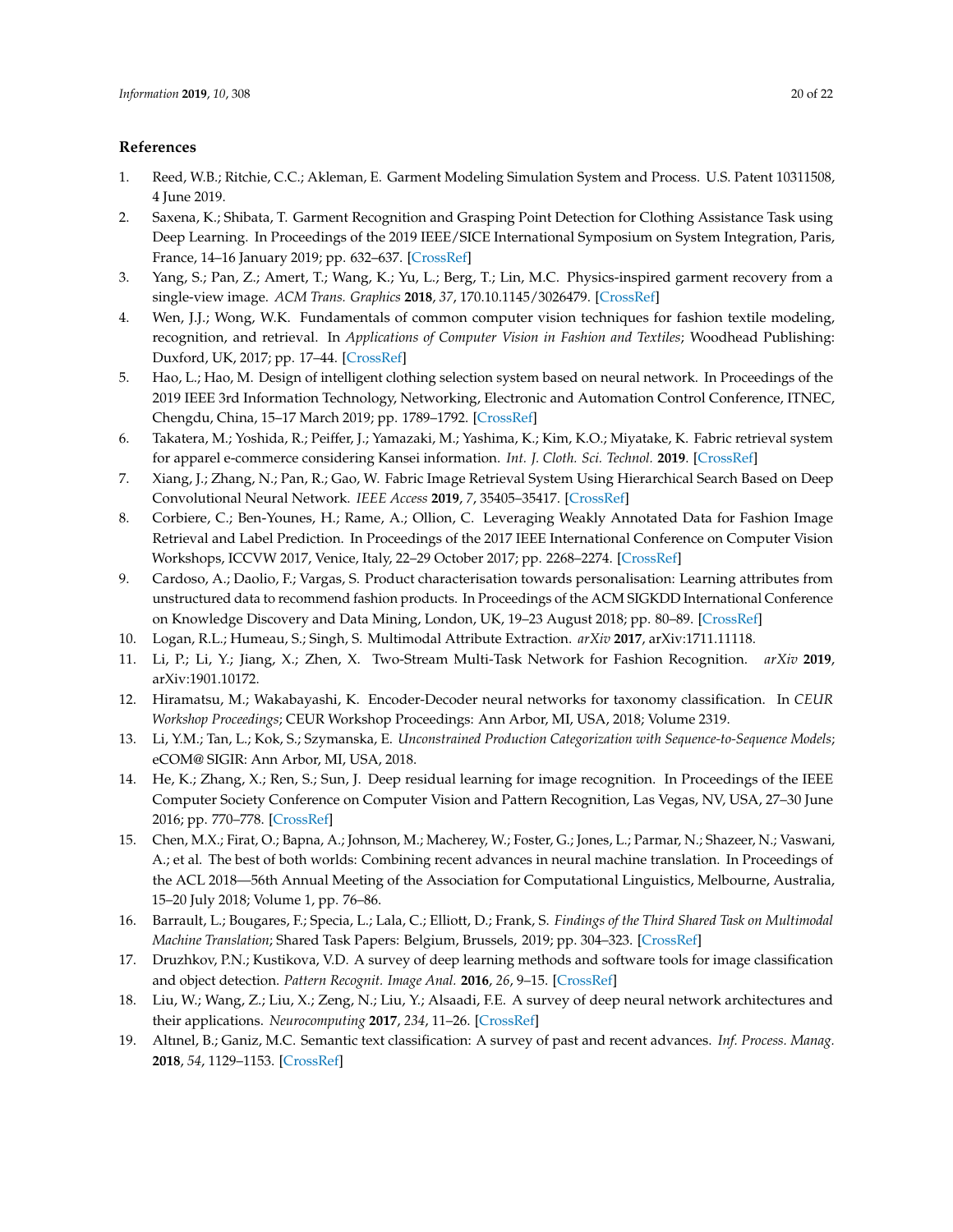- <span id="page-20-0"></span>20. Zahavy, T.; Krishnan, A.; Magnani, A.; Mannor, S. Is a picture worth a thousand words? A deep multi-modal architecture for product classification in e-commerce. In Proceedings of the 32nd AAAI Conference on Artificial Intelligence, AAAI, New Orleans, LA, USA, 2–7 February 2018; pp. 7873–7880.
- <span id="page-20-1"></span>21. Chen, Z.; Ai, S.; Jia, C. Structure-aware deep learning for product image classification. *ACM Trans. Multimed. Comput. Commun. Appl.* **2019**, *15*, 4. [\[CrossRef\]](http://dx.doi.org/10.1145/3231742)
- <span id="page-20-2"></span>22. Schindler, A.; Lidy, T.; Karner, S.; Hecker, M. Fashion and apparel classification using convolutional neural networks. *CEUR Worksh. Proc.* **2017**, *2009*, 24–27.
- <span id="page-20-3"></span>23. Jia, D.; Wei, D.; Socher, R.; Li-Jia, L.; Kai, L.; Li, F.-F. ImageNet: A large-scale hierarchical image database. In Proceedings of the 2009 IEEE conference on computer vision and pattern recognition, Miami, FL, USA, 20–25 June 2009; pp. 248–255. [\[CrossRef\]](http://dx.doi.org/10.1109/cvprw.2009.5206848)
- <span id="page-20-4"></span>24. Liu, Z.; Luo, P.; Qiu, S.; Wang, X.; Tang, X. DeepFashion: Powering Robust Clothes Recognition and Retrieval with Rich Annotations. In Proceedings of the IEEE Computer Society Conference on Computer Vision and Pattern Recognition, Las Vegas, NV, USA, 27–30 June 2016; pp. 1096–1104. [\[CrossRef\]](http://dx.doi.org/10.1109/CVPR.2016.124)
- <span id="page-20-5"></span>25. Li, R.; Lu, W.; Liang, H.; Mao, Y.; Wang, X. Multiple features with extreme learning machines for clothing image recognition. *IEEE Access* **2018**, *6*, 36283–36294. [\[CrossRef\]](http://dx.doi.org/10.1109/ACCESS.2018.2848966)
- <span id="page-20-6"></span>26. Dalal, N.; Triggs, B. Histograms of oriented gradients for human detection. In Proceedings of the 2005 IEEE Computer Society Conference on Computer Vision and Pattern Recognition, San Diego, CA, USA, 20–25 June 2005; pp. 886–893. [\[CrossRef\]](http://dx.doi.org/10.1109/CVPR.2005.177)
- <span id="page-20-7"></span>27. Lin, Y.C.; Das, P.; Datta, A. *Overview of the SIGIR 2018 eCom Rakuten Data Challenge*; CEUR Workshop Proceedings: Ann Arbor, MI, USA, 2018; Volume 2319.
- <span id="page-20-8"></span>28. Krishnan, A.; Amarthaluri, A. Large Scale Product Categorization using Structured and Unstructured Attributes. *arXiv* **2019**, arXiv:1903.04254.
- <span id="page-20-9"></span>29. Zheng, G.; Mukherjee, S.; Dong, X.L.; Li, F. OpenTag: Open aribute value extraction from product profiles. In Proceedings of the ACM SIGKDD International Conference on Knowledge Discovery and Data Mining, London, UK, 19–23 August 2018; pp. 1049–1058. [\[CrossRef\]](http://dx.doi.org/10.1145/3219819.3219839)
- <span id="page-20-10"></span>30. Hsieh, Y.H.; Wu, S.H.; Chen, L.P.; Yang, P.C. Constructing hierarchical product categories for E-commerce by word embedding and clustering. In Proceedings of the 2017 IEEE International Conference on Information Reuse and Integration, San Diego, CA, USA, 4–6 August 2017; pp. 397–402. [\[CrossRef\]](http://dx.doi.org/10.1109/IRI.2017.81)
- <span id="page-20-11"></span>31. Inoue, N.; Simo-Serra, E.; Yamasaki, T.; Ishikawa, H. Multi-label Fashion Image Classification with Minimal Human Supervision. In Proceedings of the 2017 IEEE International Conference on Computer Vision Workshops, Venice, Italy, 22–29 October 2017; pp. 2261–2267. [\[CrossRef\]](http://dx.doi.org/10.1109/ICCVW.2017.265)
- <span id="page-20-12"></span>32. Dong, Q.; Gong, S.; Zhu, X. Multi-Task curriculum transfer deep learning of clothing attributes. In Proceedings of the 2017 IEEE Winter Conference on Applications of Computer Vision, WACV 2017, Santa Rosa, CA, USA, 27–29 March 2017; pp. 520–529. [\[CrossRef\]](http://dx.doi.org/10.1109/WACV.2017.64)
- <span id="page-20-13"></span>33. Chen, Q.; Huang, J.; Feris, R.; Brown, L.M.; Dong, J.; Yan, S. Deep domain adaptation for describing people based on fine-grained clothing attributes. In Proceedings of the IEEE Computer Society Conference on Computer Vision and Pattern Recognition, Boston, MA, USA, 7–12 June 2015; pp. 5315–5324. [\[CrossRef\]](http://dx.doi.org/10.1109/CVPR.2015.7299169)
- <span id="page-20-14"></span>34. Ba, J.L.; Kiros, J.R.; Hinton, G.E. Layer Normalization. *arXiv* **2016**, arXiv:1607.06450.
- <span id="page-20-15"></span>35. Chung, J.; Gulcehre, C.; Cho, K.; Bengio, Y. Empirical Evaluation of Gated Recurrent Neural Networks on Sequence Modeling. *arXiv* **2014**, arXiv:1412.3555.
- <span id="page-20-16"></span>36. Vaswani, A.; Shazeer, N.; Parmar, N.; Uszkoreit, J.; Jones, L.; Gomez, A.N.; Kaiser, Ł.; Polosukhin, I. Attention is all you need. In *Advances in Neural Information Processing Systems*; Neural Information Processing Systems Foundation, Inc.: Long Beach, CA, USA, 2017; pp. 5999–6009.
- <span id="page-20-17"></span>37. He, R.; McAuley, J. Ups and downs: Modeling the visual evolution of fashion trends with one-class collaborative filtering. In Proceedings of the 25th International World Wide Web Conferences Steering Committee, Montreal, QC, Canada, 11–15 April 2016; pp. 507–517. [\[CrossRef\]](http://dx.doi.org/10.1145/2872427.2883037)
- <span id="page-20-18"></span>38. McAuley, J.; Targett, C.; Shi, Q.; Van Den Hengel, A. Image-based recommendations on styles and substitutes. In Proceedings of the 38th International ACM SIGIR Conference on Research and Development in Information Retrieval, Santiago, Chile, 9–13 August 2015; pp. 43–52. [\[CrossRef\]](http://dx.doi.org/10.1145/2766462.2767755)